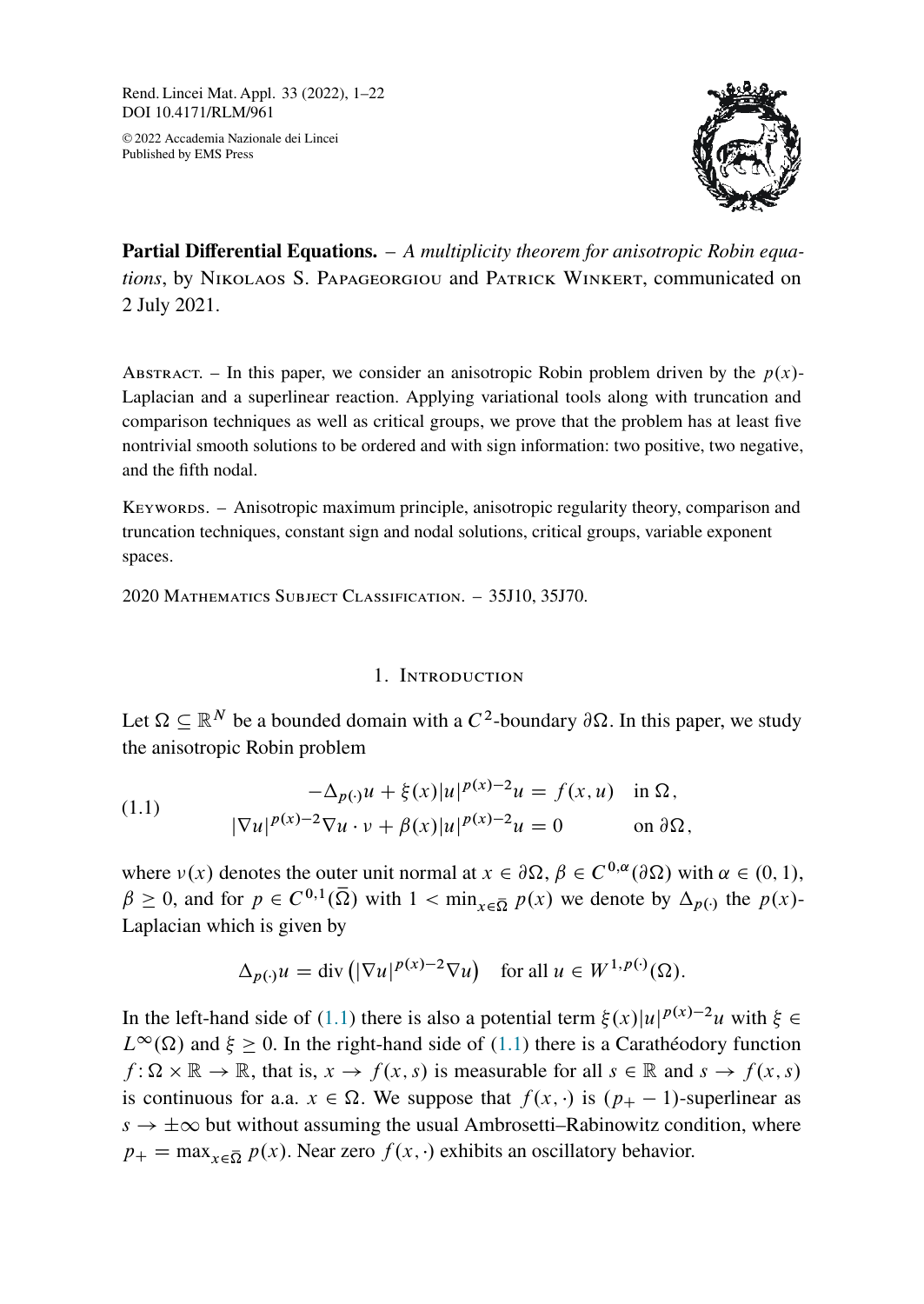Using variational tools from the critical point theory along with appropriate truncation and comparison techniques, we prove the existence of at least five nontrivial smooth solutions, all with sign information and ordered.

Elliptic equations driven by the anisotropic Dirichlet  $p$ -Laplacian have been studied extensively in the last decade. The books of Diening–Harjulehto–Hästö–Růžička [\[6\]](#page-20-0) and Rădulescu–Repovš [\[19\]](#page-21-0) contain a rich bibliography on the subject. In contrast, the study of anisotropic Robin problems is lagging behind. Deng [\[2\]](#page-19-0) studied the Robin problem

<span id="page-1-0"></span>(1.2) 
$$
-\Delta_{p(\cdot)}u = \lambda f(x, u) \text{ in } \Omega,
$$

$$
|\nabla u|^{p(x)-2}\nabla u \cdot v + \beta(x)|u|^{p(x)-2}u = 0 \text{ on } \partial\Omega,
$$

and proved the existence of two positive solutions of problem [\(1.2\)](#page-1-0) when  $p \in C^1(\overline{\Omega})$ and under the Ambrosetti–Rabinowitz condition. A similar problem under the same assumptions as in [\[2\]](#page-19-0) was treated by Fan–Deng [\[10\]](#page-20-1), namely

<span id="page-1-1"></span>(1.3) 
$$
-\Delta_{p(\cdot)}u + \lambda |u|^{p(x)-2}u = f(x, u) \text{ in } \Omega,
$$

$$
|\nabla u|^{p(x)-2}\nabla u \cdot v = \varphi \text{ on } \partial \Omega.
$$

Only positive solutions for  $(1.3)$  is shown but no sign-changing solution is obtained. In 2010, Deng–Wang [\[3\]](#page-19-1) considered existence and nonexistence of a nonhomogeneous Neumann problem given by

<span id="page-1-2"></span>(1.4) 
$$
-\Delta_{p(\cdot)}u + \lambda |u|^{p(x)-2}u = f(x, u) \text{ in } \Omega,
$$

$$
|\nabla u|^{p(x)-2}\nabla u \cdot v = g(x, u) \text{ on } \partial \Omega.
$$

It is proved that there exists a parameter  $\lambda^* > 0$  such that problem [\(1.4\)](#page-1-2) has at least two positive solutions for all  $\lambda > \lambda^*$ . We also mention the works of Gasintski–Papageorgiou [\[11\]](#page-20-2), Papageorgiou–Rădulescu–Tang [\[18\]](#page-20-3), and Wang–Fan–Ge [\[21\]](#page-21-1). Except for [\[11\]](#page-20-2), the above-mentioned works consider parametric equations and focus on the existence and multiplicity of positive solutions. Gasiński–Papageorgiou [\[11\]](#page-20-2) considered the Neumann problem

$$
-\Delta_{p(\cdot)}u = f(x, u) \text{ in } \Omega,
$$
  

$$
|\nabla u|^{p(x)-2}\nabla u \cdot v = 0 \text{ on } \partial\Omega.
$$

and proved the existence of three nontrivial smooth solutions but they did not produce nodal solutions. The novelties in our work in contrast to the above-mentioned papers can be summarized in the following.

• We only need  $p$  to be Lipschitz continuous.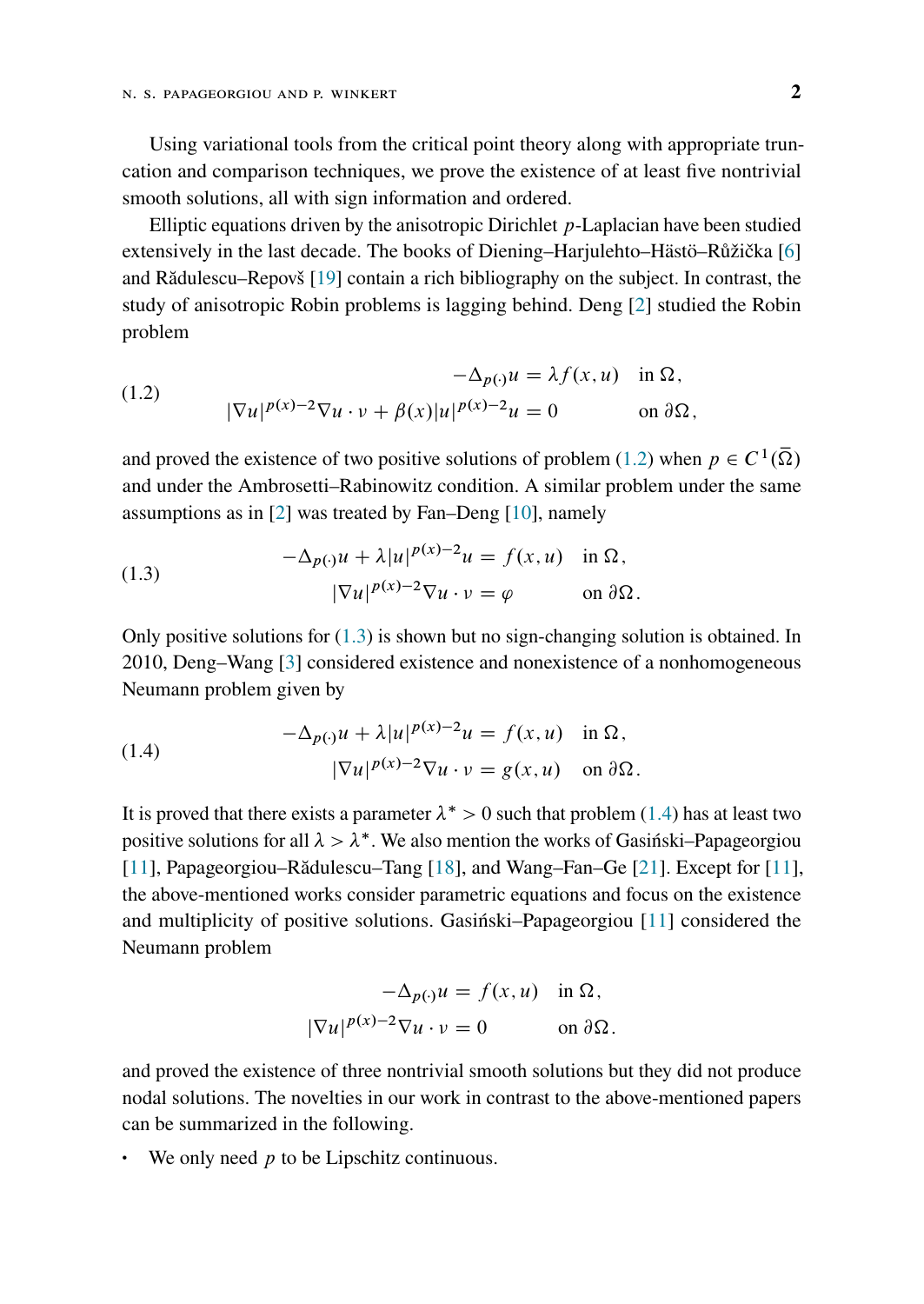- We do not need to assume the Ambrosetti–Rabinowitz condition. We can weaken the assumptions; see hypotheses  $(H_1)(ii)$ , (iii) in Section [2](#page-2-0) and Remark [2.4.](#page-7-0)
- We obtain not only constant sign solutions, but also a sign-changing solution.
- All the solutions we obtain are ordered with concrete sign information.

Finally, we mention the works of Deng [\[1\]](#page-19-2) and Deng–Wang–Cheng [\[4\]](#page-19-3) concerning the Steklov and Robin eigenvalue problems of the anisotropic p-Laplacian, respectively.

The paper is organized as follows. In Section [2,](#page-2-0) we recall the basic properties of the variable exponent Sobolev spaces and the anisotropic  $p$ -Laplacian, mention some tools/definitions we need later (Cerami-condition, critical groups), and state the main hypotheses on the data of our problem. Section [3](#page-8-0) deals with the existence of constant sign solutions. The first pair of positive and negative solutions is obtained in Proposition [3.1](#page-8-1) by using the direct method of calculus of variations and the existence of the second pair of positive and negative solutions, stated in Proposition [3.2,](#page-10-0) is proved via the mountain pass theorem. The rest of the section is devoted to the existence of extremal constant sign solutions, see Proposition [3.5,](#page-16-0) which are needed later in order to find a sign-changing solution. Finally, Section [4](#page-17-0) is concerned with the existence of a nodal solution to problem  $(1.1)$  which lies between the extremal constant sign solutions. This result is stated in Proposition [4.1](#page-17-1) and the proof relies on the combination of the mountain pass theorem and critical groups. The full multiplicity result is given at the end in Theorem [4.2.](#page-19-4)

# 2. Preliminaries and Hypotheses

<span id="page-2-0"></span>The study of problem  $(1.1)$  uses function spaces with variable exponents. A comprehensive introduction on the subject can be found in the book of Diening–Harjulehto– Hästö–Růžička [\[6\]](#page-20-0).

In what follows we denote by  $M(\Omega)$  the vector space of functions  $u : \Omega \to \mathbb{R}$  which are measurable. As usual, we identify two such functions when they differ only on a Lebesgue-null set. Given  $r \in C(\Omega)$  we define

$$
r_{-} = \min_{x \in \overline{\Omega}} r(x) \quad \text{and} \quad r_{+} = \max_{x \in \overline{\Omega}} r(x)
$$

and introduce the set

$$
E_1 = \{r \in C(\overline{\Omega}) : 1 < r_-\}.
$$

Then, for  $r \in E_1$ , we introduce the variable exponent Lebesgue space  $L^{r(\cdot)}(\Omega)$  defined by

$$
L^{r(\cdot)}(\Omega) = \Big\{ u \in M(\Omega) : \int_{\Omega} |u|^{r(x)} dx < \infty \Big\}.
$$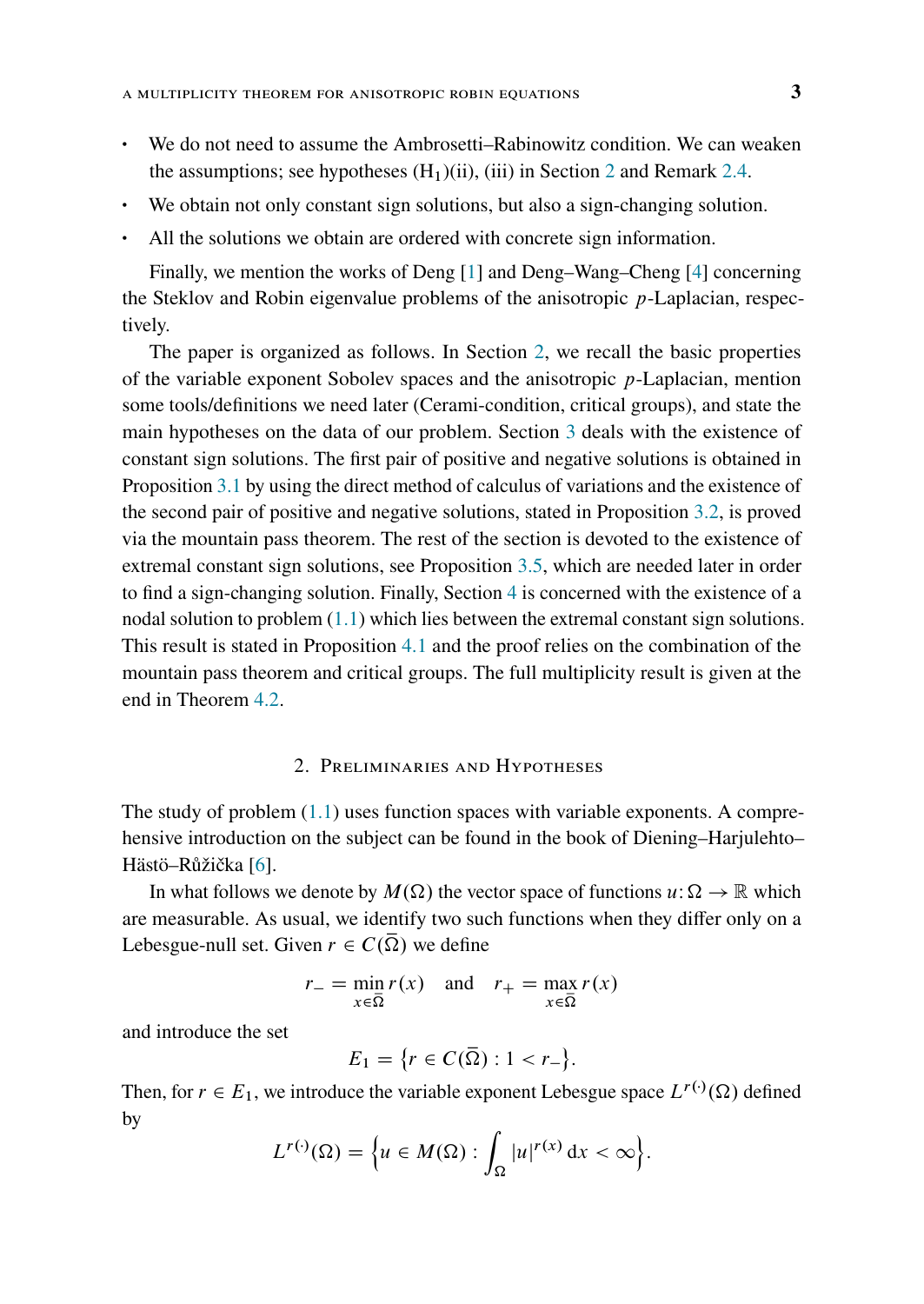We equip this space with the Luxemburg norm defined by

$$
||u||_{r(\cdot)} = \inf \left\{ \lambda > 0 : \int_{\Omega} \left( \frac{|u|}{\lambda} \right)^{r(x)} dx \le 1 \right\}.
$$

Then  $L^{r(\cdot)}(\Omega)$  is a separable, reflexive Banach space.

Moreover, we denote by  $r'(x) = \frac{r(x)}{r(x)-1}$  the conjugate variable exponent to  $r \in E_1$ , that is,

$$
\frac{1}{r(x)} + \frac{1}{r'(x)} = 1 \quad \text{for all } x \in \overline{\Omega}.
$$

It is clear that  $r' \in E_1$ . We know that  $L^{r(\cdot)}(\Omega)^* = L^{r'(\cdot)}(\Omega)$  and the version of Hölder's inequality

$$
\int_{\Omega} |uv| dx \leq \left[ \frac{1}{r_{-}} + \frac{1}{r'_{-}} \right] ||u||_{r(\cdot)} ||v||_{r'(\cdot)}
$$

holds for all  $u \in L^{r(\cdot)}(\Omega)$  and for all  $v \in L^{r'(\cdot)}(\Omega)$ .

On the boundary  $\partial \Omega$  we consider the  $(N - 1)$ -dimensional Hausdorff (surface) measure  $\sigma$ . Using this measure we can define the boundary variable exponent Lebesgue spaces  $L^{r(\cdot)}(\partial \Omega)$  for  $r \in E_1$ .

The corresponding variable exponent Sobolev spaces can be defined in a natural way using the variable exponent Lebesgue spaces. So, given  $r \in E_1$ , we define

$$
W^{1,r(\cdot)}(\Omega) = \{ u \in L^{r(\cdot)}(\Omega) : |\nabla u| \in L^{r(\cdot)}(\Omega) \}
$$

with  $\nabla u$  being the gradient of  $u: \Omega \to \mathbb{R}$ . This space is equipped with the norm

$$
||u||_{1,r(\cdot)} = ||u||_{r(\cdot)} + ||\nabla u||_{r(\cdot)} \quad \text{for all } u \in W^{1,r(\cdot)}(\Omega)
$$

with  $\|\nabla u\|_{r(\cdot)} = \| |\nabla u| \|_{r(\cdot)}$ . The space  $W^{1,r(\cdot)}(\Omega)$  is a separable and reflexive Banach space.

For  $r \in E_1$  we introduce the critical Sobolev variable exponents  $r^*$  and  $r_*$  defined by

$$
r^*(x) = \begin{cases} \frac{Nr(x)}{N-r(x)} & \text{if } r(x) < N, \\ \ell_1(x) & \text{if } N \le r(x), \end{cases} \quad \text{for all } x \in \overline{\Omega},
$$

$$
r_*(x) = \begin{cases} \frac{(N-1)r(x)}{N-r(x)} & \text{if } r(x) < N, \\ \ell_2(x) & \text{if } N \le r(x), \end{cases} \quad \text{for all } x \in \partial\Omega,
$$

where  $\ell_1 \in C(\overline{\Omega})$  and  $\ell_2 \in C(\partial \Omega)$  are arbitrarily chosen such that  $r(x) < \ell_1(x)$  for all  $x \in \overline{\Omega}$  and  $r(x) < l_2(x)$  for all  $x \in \partial \Omega$ .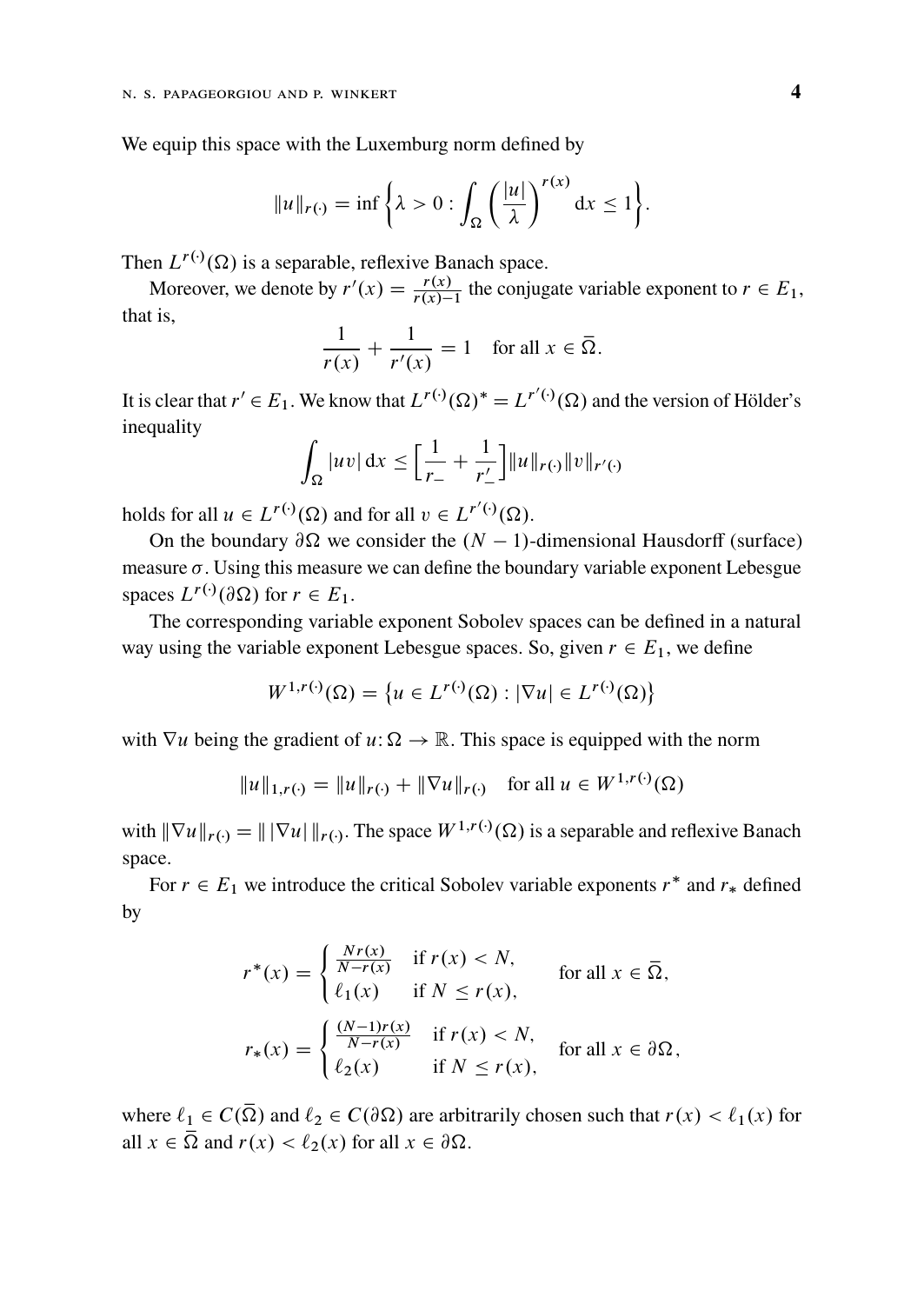Suppose that  $r \in C^{0,1}(\overline{\Omega}) \cap E_1$  and  $q \in C(\overline{\Omega})$  with  $1 \leq q$ . Then we have the anisotropic Sobolev embeddings

$$
W^{1,r(\cdot)}(\Omega) \hookrightarrow L^{q(\cdot)}(\Omega) \quad \text{continuously if } q(x) \le r^*(x) \text{ for all } x \in \overline{\Omega},
$$
  

$$
W^{1,r(\cdot)}(\Omega) \hookrightarrow L^{q(\cdot)}(\Omega) \quad \text{compactly if } q(x) < r^*(x) \quad \text{for all } x \in \overline{\Omega}.
$$

Similarly, if  $r \in C^{0,1}(\overline{\Omega}) \cap E_1$  and  $q \in C(\partial \Omega)$  with  $1 \leq q$ , then we have the anisotropic trace embeddings

$$
W^{1,r(\cdot)}(\Omega) \hookrightarrow L^{q(\cdot)}(\partial \Omega) \quad \text{continuously if } q(x) \le r_*(x) \text{ for all } x \in \overline{\Omega},
$$
  

$$
W^{1,r(\cdot)}(\Omega) \hookrightarrow L^{q(\cdot)}(\partial \Omega) \quad \text{compactly if } q(x) < r_*(x) \quad \text{ for all } x \in \overline{\Omega}.
$$

We refer to Diening–Harjulehto–Hästö–Růžička [\[6\]](#page-20-0) and Fan [\[9\]](#page-20-4).

In the study of these variable exponent spaces, the following modular function is useful:

$$
\varrho_{r(\cdot)}(u) = \int_{\Omega} |u|^{r(x)} \, \mathrm{d}x \quad \text{for all } u \in L^{r(\cdot)}(\Omega).
$$

For  $u \in W^{1,r(\cdot)}(\Omega)$  we write  $\varrho_{r(\cdot)}(\nabla u) = \varrho_{r(\cdot)}(|\nabla u|)$ .

The following proposition illustrates the relation between this modular and the Luxemburg norm.

<span id="page-4-0"></span>PROPOSITION 2.1. Let  $r \in E_1$ , let  $u \in L^{r(\cdot)}(\Omega)$ , and let  $\{u_n\}_{n \in \mathbb{N}} \subseteq L^{r(\cdot)}(\Omega)$ . The *following assertions hold:*

(i)  $||u||_{r(\cdot)} = \eta \iff \varrho_{r(\cdot)}(\frac{u}{\eta}) = 1;$ 

(ii) 
$$
||u||_{r(\cdot)} < 1
$$
 (resp. = 1, > 1)  $\iff$   $\varrho_{r(\cdot)}(u) < 1$  (resp. = 1, > 1);

- (iii)  $||u||_{r(\cdot)} \leq 1 \implies ||u||_{r(\cdot)}^{r+} \leq \varrho_{r(\cdot)}(u) \leq ||u||_{r(\cdot)}^{r-}$  $||u||_{r(\cdot)} \geq 1 \implies ||u||_{r(\cdot)}^{r_{-}} \leq \varrho_{r(\cdot)}(u) \leq ||u||_{r(\cdot)}^{r_{+}}$ ,<br>*r*(·)<sup>;</sup>
- (iv)  $||u_n||_{r(\cdot)} \to 0 \iff \varrho_{r(\cdot)}(u_n) \to 0;$
- (v)  $||u_n||_{r(\cdot)} \to \infty \iff \varrho_{r(\cdot)}(u_n) \to \infty.$

Let  $A_{r(\cdot)}: W^{1,r(\cdot)}(\Omega) \to W^{1,r(\cdot)}(\Omega)^*$  be the nonlinear operator defined by

$$
\langle A_{r(\cdot)}(u), h \rangle = \int_{\Omega} |\nabla u|^{r(x)-2} \nabla u \cdot \nabla h \, dx \quad \text{for all } u, h \in W^{1,r(\cdot)}(\Omega).
$$

This operator has the following properties; see, for example Gasiński–Papageorgiou [\[11\]](#page-20-2) and Rădulescu–Repovš [\[19,](#page-21-0) p. 40].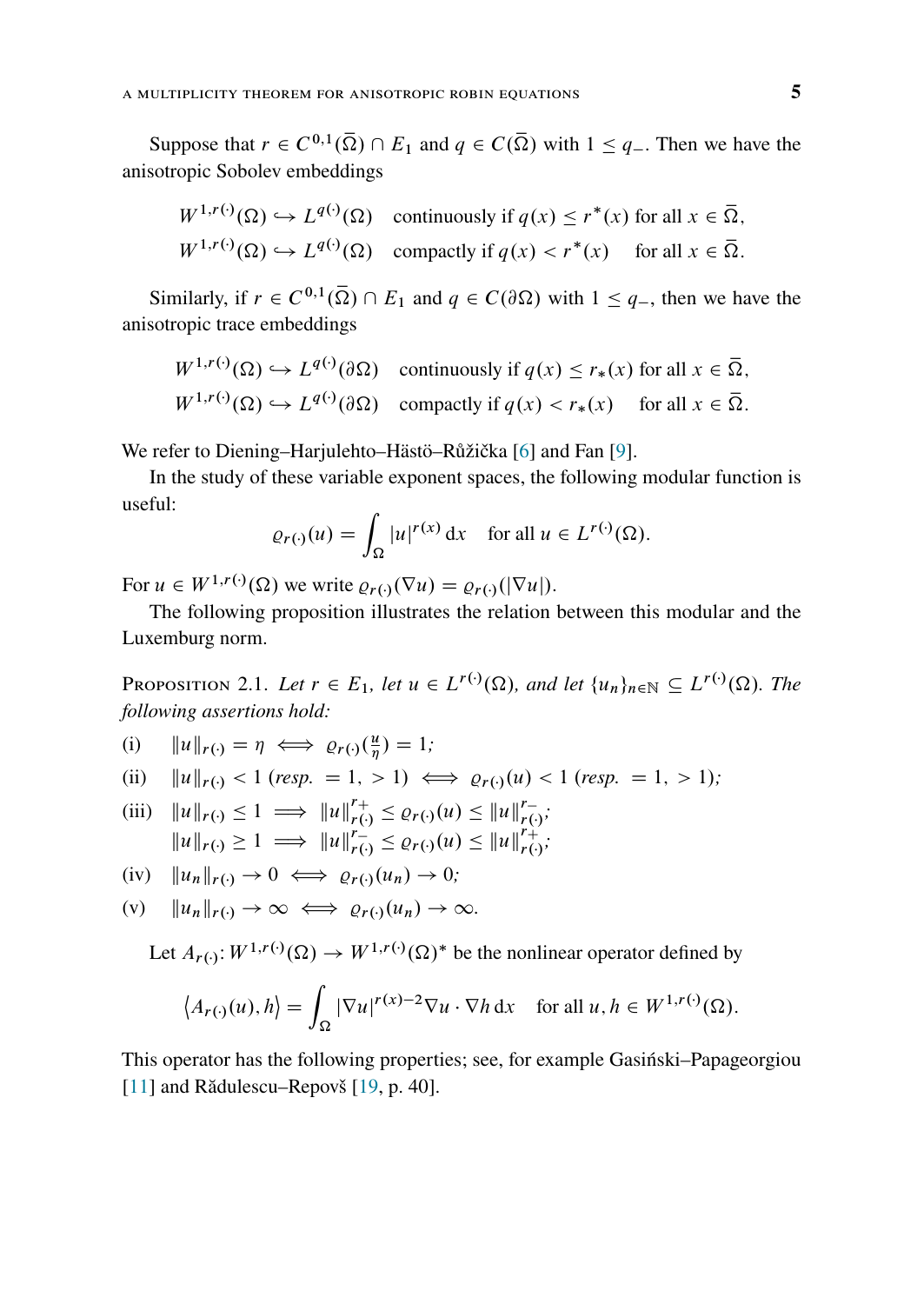<span id="page-5-0"></span>PROPOSITION 2.2. The operator  $A_{r(\cdot)}: W^{1,r(\cdot)}(\Omega) \to W^{1,r(\cdot)}(\Omega)^*$  is bounded (so it *maps bounded sets to bounded sets), continuous, strictly monotone (which implies that it is also maximal monotone) and of type*  $(S_+)$ ; that is,

$$
u_n \stackrel{w}{\rightarrow} u
$$
 in  $W^{1,r(\cdot)}(\Omega)$  and  $\limsup_{n \to \infty} \langle A_{r(\cdot)}(u_n), u_n - u \rangle \le 0$ 

*imply that*  $u_n \to u$  *in*  $W^{1,r(\cdot)}(\Omega)$ *.* 

In the anisotropic regularity theory we need the Banach space  $C^1(\overline{\Omega})$ . This is an ordered Banach space with positive order cone

$$
C^1(\overline{\Omega})_+ = \{ u \in C^1(\overline{\Omega}) : u(x) \ge 0 \text{ for all } x \in \overline{\Omega} \}.
$$

This cone has a nonempty interior given by

$$
int (C^1(\overline{\Omega})_+) = \{ u \in C^1(\overline{\Omega})_+ : u(x) > 0 \text{ for all } x \in \overline{\Omega} \}.
$$

We will also use another open cone in  $C^1(\overline{\Omega})$  defined by

$$
D_{+} = \left\{ u \in C^{1}(\overline{\Omega}) : u(x) > 0 \text{ for all } x \in \Omega \text{ and } \frac{\partial u}{\partial \nu} \Big|_{\partial \Omega \cap u^{-1}(0)} < 0 \right\},\
$$

where  $\frac{\partial u}{\partial v} = \nabla u \cdot v$ .

Given  $u \in W^{1,r(\cdot)}(\Omega)$ , we set  $u^{\pm} = \max\{\pm u, 0\}$  to be the positive and negative part of u, respectively. We know that  $u = u^+ - u^-$ ,  $|u| = u^+ + u^-$ , and  $u^{\pm} \in W^{1,r(\cdot)}(\Omega)$ . If  $u, v: \Omega \to \mathbb{R}$  are measurable functions and  $u(x) \le v(x)$  for a.a.  $x \in \Omega$ , then we introduce the following order interval in  $W^{1,r(\cdot)}(\Omega)$ :

$$
[u, v] = \{ h \in W^{1, r(\cdot)}(\Omega) : u(x) \le h(x) \le v(x) \text{ for a.a. } x \in \Omega \}.
$$

Moreover, we denote by  $int_{C^1(\overline{\Omega})}[u, v]$  the interior of  $[u, v] \cap C^1(\overline{\Omega})$  in  $C^1(\overline{\Omega})$ . Furthermore, we define

$$
[u] = \{ h \in W^{1,r(\cdot)}(\Omega) : u(x) \le h(x) \text{ for a.a. } x \in \Omega \}.
$$

Suppose that X is a Banach space and  $\varphi \in C^1(X)$ . We introduce the sets

$$
K_{\varphi} = \{u \in X : \varphi'(u) = 0\},\
$$
  

$$
\varphi^{c} = \{u \in X : \varphi(u) \le c\} \quad \text{with } c \in \mathbb{R}.
$$

We say that  $\varphi$  satisfies the "Cerami condition," C-condition for short, if every sequence  $\{u_n\}_{n\in\mathbb{N}}\subseteq X$  such that  $\{\varphi(u_n)\}_{n\in\mathbb{N}}\subseteq \mathbb{R}$  is bounded and

$$
(1 + \|u_n\|_X)\varphi'(u_n) \to 0 \text{ in } X^* \quad \text{as } n \to \infty,
$$

admits a strongly convergent subsequence.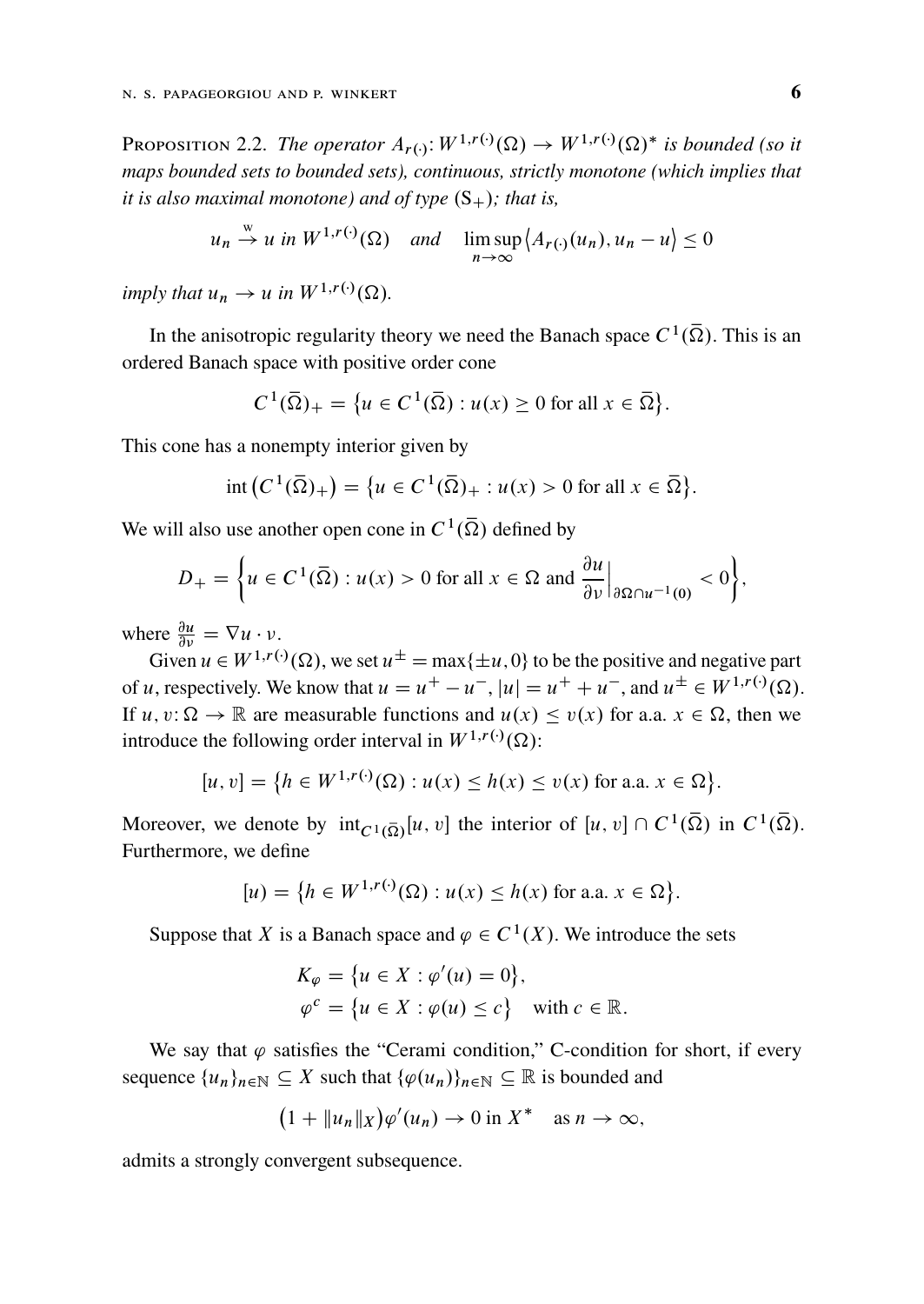If  $Y_2 \subseteq Y_1 \subseteq X$ , then we denote by  $H_k(Y_1, Y_2)$ , with  $k \in \mathbb{N}_0$ , the k-th relative singular homology group with integer coefficients. If  $u \in K_{\varphi}$  is isolated, then the k-th critical group of  $\varphi$  at u is defined by

$$
C_k(\varphi, u) = H_k(\varphi^c \cap U, (\varphi^c \cap U) \setminus \{u\}) \quad \text{for all } k \in \mathbb{N}_0
$$

with  $c = \varphi(u)$  and a neighborhood U of u such that  $\varphi^c \cap K_{\varphi} \cap U = \{u\}$ . The excision property of singular homology implies that this definition of critical groups is independent of the isolating neighborhood U.

Now we introduce our hypotheses on the exponent  $p(\cdot)$ , the potential  $\xi(\cdot)$ , and the boundary coefficient  $\beta(\cdot)$ .

(H<sub>0</sub>)  $p \in C^{0,1}(\overline{\Omega})$ ,  $1 < p_-(x) = \min_{x \in \overline{\Omega}} p(x) < N$ ,  $\xi \in L^{\infty}(\Omega)$ ,  $\beta \in C^{0,\alpha}(\partial \Omega)$ with  $\alpha \in (0, 1), \xi(x) \ge 0$  for a.a.  $x \in \Omega, \beta(x) \ge 0$  for all  $x \in \partial \Omega$  and  $\xi \ne 0$  or  $\beta \not\equiv 0.$ 

Note that the case  $\beta = 0$  is also included and corresponds to the Neumann problem. We introduce the C<sup>1</sup>-functional  $\gamma_{p(\cdot)}: W^{1,p(\cdot)}(\Omega) \to \mathbb{R}$  defined by

$$
\gamma_{p(\cdot)}(u) = \int_{\Omega} \frac{1}{p(x)} |\nabla u|^{p(x)} dx + \int_{\Omega} \frac{\xi(x)}{p(x)} |u|^{p(x)} dx + \int_{\partial \Omega} \frac{\beta(x)}{p(x)} |u|^{p(x)} d\sigma
$$

for all  $u \in W^{1,p(\cdot)}(\Omega)$ . We have

$$
\langle \gamma'_{p(\cdot)}(u), h \rangle = \langle A_{p(\cdot)}(u), h \rangle + \int_{\Omega} \xi(x) |u|^{p(x)-2} u h \, dx + \int_{\partial \Omega} \beta(x) |u|^{p(x)-2} u h \, d\sigma
$$

for all  $u, h \in W^{1,p(\cdot)}(\Omega)$ . Moreover, let  $\varrho_0: W^{1,p(\cdot)}(\Omega) \to \mathbb{R}$  be the modular function defined by

$$
\varrho_0(u) = \varrho_{p(\cdot)}(\nabla u) + \int_{\Omega} \xi(x)|u|^{p(x)} dx + \int_{\partial\Omega} \beta(x)|u|^{p(x)} d\sigma
$$

for all  $u \in W^{1,p(\cdot)}(\Omega)$ .

In the sequel, we denote by  $\|\cdot\|$  the norm of the Sobolev space  $W^{1,p(\cdot)}(\Omega)$  defined by

$$
||u|| = ||u||_{p(\cdot)} + ||\nabla u||_{p(\cdot)} \text{ for } u \in W^{1, p(\cdot)}(\Omega).
$$

The following estimates for  $\gamma_{p(\cdot)}(\cdot)$  will be useful in what follows. The result can be found in the recent work of Papageorgiou–Rădulescu–Tang [\[18\]](#page-20-3).

<span id="page-6-0"></span>PROPOSITION 2.3. *If hypothesis* (H<sub>0</sub>) *holds, then there exist*  $\hat{c}_0$ ,  $\hat{c} > 0$  *such that* 

$$
\hat{c}||u||^{p_{+}} \leq \frac{1}{p_{+}}\varrho_{0}(u) \leq \gamma_{p(\cdot)}(u) \leq \frac{1}{p_{-}}\varrho_{0}(u) \leq \hat{c}_{0}||u||^{p_{-}} \quad \text{if } ||u|| \leq 1,
$$
  

$$
\hat{c}||u||^{p_{-}} \leq \frac{1}{p_{+}}\varrho_{0}(u) \leq \gamma_{p(\cdot)}(u) \leq \frac{1}{p_{-}}\varrho_{0}(u) \leq \hat{c}_{0}||u||^{p_{+}} \quad \text{if } ||u|| \geq 1.
$$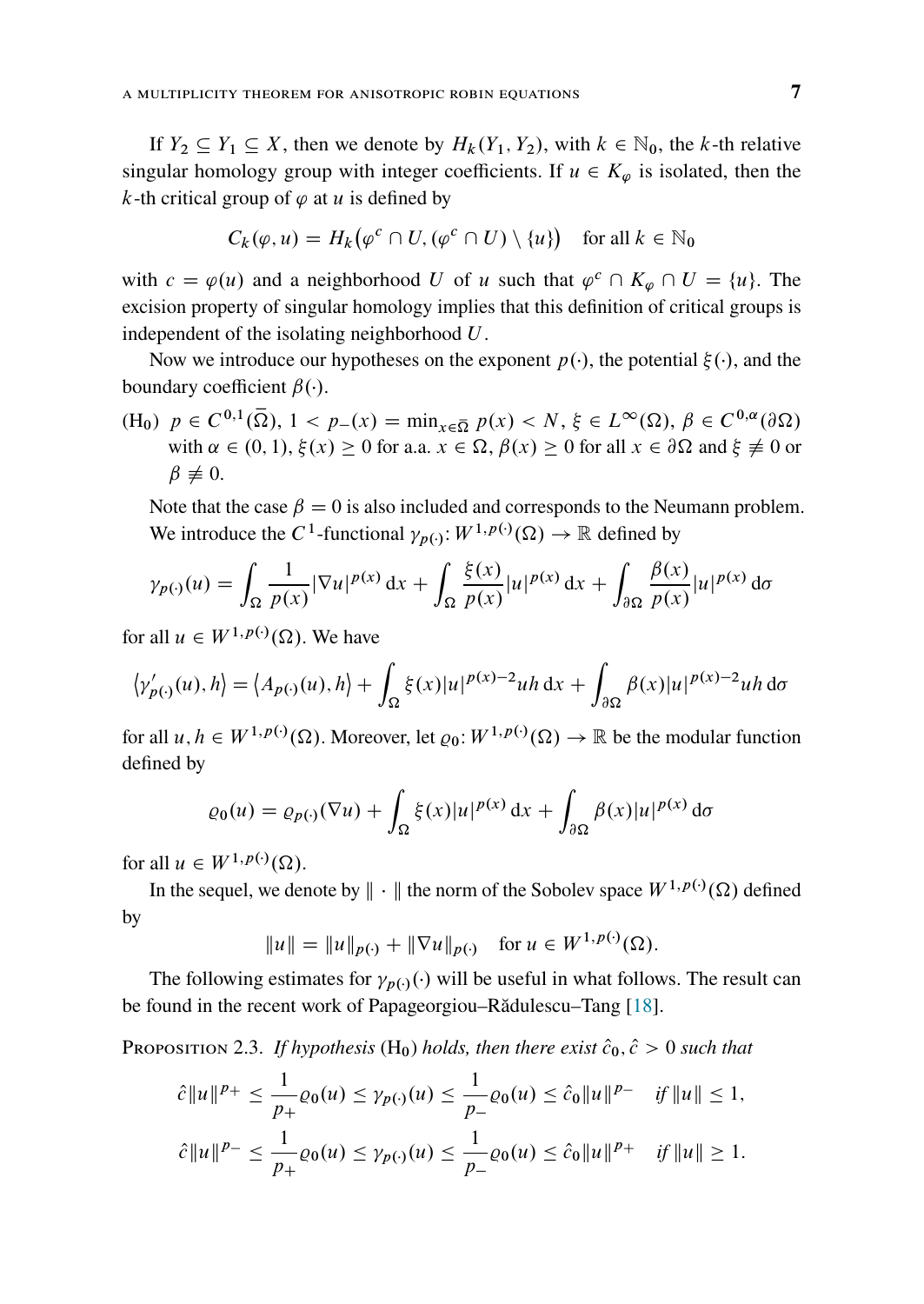Now we are ready to state our hypotheses on the nonlinearity  $f : \Omega \times \mathbb{R} \to \mathbb{R}$ .

- (H<sub>1</sub>)  $f: \Omega \times \mathbb{R} \to \mathbb{R}$  is a Caratheodory function such that  $f(x, 0) = 0$  for a.a.  $x \in \Omega$ and
	- (i) there exists  $a \in L^{\infty}(\Omega)$  such that

$$
|f(x, s)| \le a(x)[1 + |s|^{r(x)-1}]
$$

for a.a.  $x \in \Omega$ , for all  $s \in \mathbb{R}$  with  $r \in L^{\infty}(\Omega)$  such that  $p_{+} < r(x) < p^{*}(x)$ for a.a.  $x \in \Omega$ ;

(ii) if  $F(x, s) = \int_0^s f(x, t) dt$ , then

$$
\lim_{s \to \pm \infty} \frac{F(x, s)}{|s|^{p_+}} = +\infty \quad \text{uniformly for a.a. } x \in \Omega;
$$

(iii) there exists a function  $q \in C(\overline{\Omega})$  such that

$$
q(x) \in \left( (r_+ - p_-) \frac{N}{p_-}, p^*(x) \right) \quad \text{for all } x \in \overline{\Omega},
$$
  

$$
0 < \eta \le \liminf_{s \to +\infty} \frac{f(x, s)s - p_+ F(x, s)}{|s|^{q(x)}}
$$

uniformly for a.a.  $x \in \Omega$ ;

(iv) there exist  $\eta_- < 0 < \eta_+$ ,  $\tau \in C(\overline{\Omega})$ , and  $\delta > 0$  such that

$$
f(x, \eta_+) \le -c_0 < 0 < c_1 \le f(x, \eta_-)
$$

for a.a.  $x \in \Omega$ , for some positive constants  $c_0, c_1, \tau_+ < p_-$  and

$$
f(x, s)s \ge c_2|s|^{\tau(x)}
$$

for a.a.  $x \in \Omega$ , for all  $s \in \mathbb{R}$ , and for some  $c_2 > 0$ ;

(v) there exists  $\hat{\xi} > 0$  such that

$$
s \to f(x, s) + \hat{\xi}|s|^{p(x)-2}s
$$

is nondecreasing on  $[\eta_-, \eta_+]$  for a.a.  $x \in \Omega$ .

<span id="page-7-0"></span>REMARK 2.4. Hypotheses (H<sub>1</sub>)(ii), (iii) imply that  $f(x, \cdot)$  is  $(p_{+} - 1)$ -superlinear for a.a.  $x \in \Omega$ . However, we do not use the Ambrosetti–Rabinowitz condition as it was done in most previous works on the subject; see Deng [\[2\]](#page-19-0), Deng–Wang [\[3\]](#page-19-1), and Fan– Deng  $[10]$ , for example. Hypothesis  $(H_1)(iv)$  dictates an oscillatory behavior near zero. In contrast, in [\[2,](#page-19-0)[3,](#page-19-1)[10\]](#page-20-1) the reaction  $f(x, \cdot)$  is required to be positive. Moreover, in [\[10\]](#page-20-1),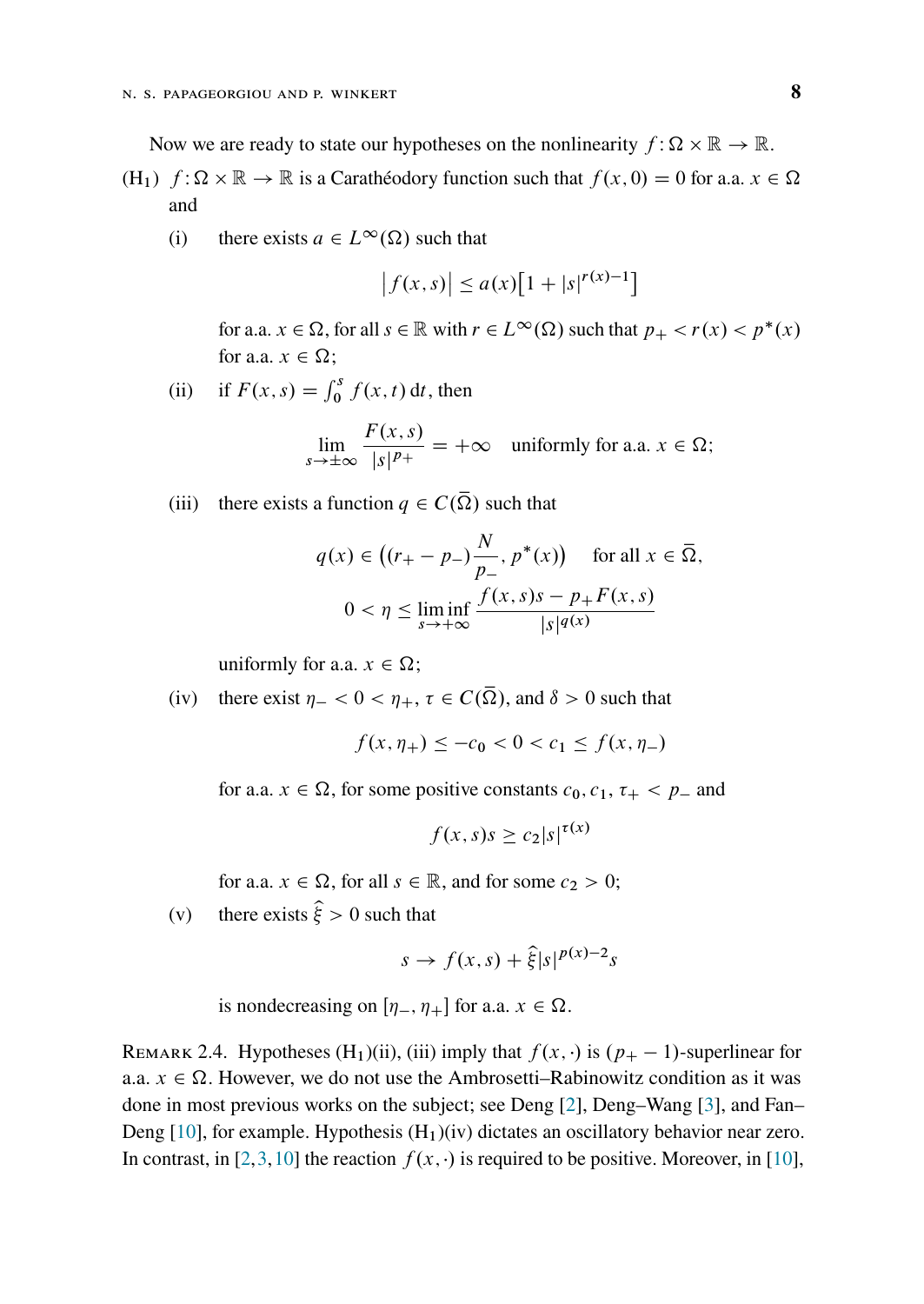$f(x, \cdot)$  is nondecreasing. So we see that our hypotheses provide a broader framework for the analysis of problem  $(1.1)$ . The following function satisfies hypothesis  $(H_1)$ , but fails to fulfill the Ambrosetti–Rabinowitz condition:

$$
f(x,s) = \begin{cases} |s|^{\tau(x)-2} s - 2|s|^{\mu(x)-2} s & \text{if } |s| \le 1, \\ |s|^{p_{+}-2} s \ln(|s|) - |s|^{q(x)-2} s & \text{if } 1 < |s|, \end{cases}
$$

with  $\tau \in E_1$ ,  $\mu, q \in L^{\infty}(\Omega)$  and  $q(x) \leq p_+$  for a.a.  $x \in \Omega$ . Note that f fails to satisfy the requirements in [\[2,](#page-19-0) [3,](#page-19-1) [10\]](#page-20-1).

#### 3. Constant sign solutions

<span id="page-8-0"></span>We start by producing two localized constant sign solutions. To do this, we do not need the complete set of hypothesis  $(H_1)$ . More precisely, we do not need the asymptotic conditions (H<sub>1</sub>)(ii), (iii) as  $s \to \pm \infty$ .

<span id="page-8-1"></span>Proposition 3.1. *If hypotheses*  $(H_0)$ ,  $(H_1)(i)$ ,  $(iv)$ ,  $(v)$  *hold, then problem* [\(1.1\)](#page-0-0) *has two constant sign solutions*

$$
u_0 \in \text{int}\left(C^1(\overline{\Omega})_+\right) \quad \text{and} \quad v_0 \in -\text{int}\left(C^1(\overline{\Omega})_+\right)
$$

*such that*

<span id="page-8-2"></span>
$$
\eta_- < v_0(x) < 0 < u_0(x) < \eta_+ \quad \text{for all } x \in \overline{\Omega}.
$$

PROOF. First we show the existence of the positive solution. To this end, we introduce the Carathéodory function  $\hat{f}_+ : \Omega \times \mathbb{R} \to \mathbb{R}$  defined by

(3.1) 
$$
\hat{f}_{+}(x,s) = \begin{cases} f(x,s^{+}) & \text{if } s \leq \eta_{+}, \\ f(x,\eta_{+}) & \text{if } \eta_{+} < s. \end{cases}
$$

We set  $\hat{F}_+(x,s) = \int_0^s \hat{f}_+(x,t) dt$  and consider the C<sup>1</sup>-functional  $\hat{\psi}_+$ :  $W^{1,p(\cdot)}(\Omega) \to$ R defined by

$$
\widehat{\psi}_+(u) = \gamma_{p(\cdot)}(u) - \int_{\Omega} \widehat{F}_+(x, u) \, \mathrm{d}x \quad \text{for all } u \in W^{1, p(\cdot)}(\Omega).
$$

From the truncation in [\(3.1\)](#page-8-2) and Proposition [2.3](#page-6-0) it is clear that  $\hat{\psi}_+$ :  $W^{1,p(\cdot)}(\Omega) \to \mathbb{R}$ is coercive. Moreover, the anisotropic Sobolev embedding theorem and the compactness of the anisotropic trace map imply that  $\hat{\psi}_+$ :  $W^{1,p(\cdot)}(\Omega) \to \mathbb{R}$  is also sequentially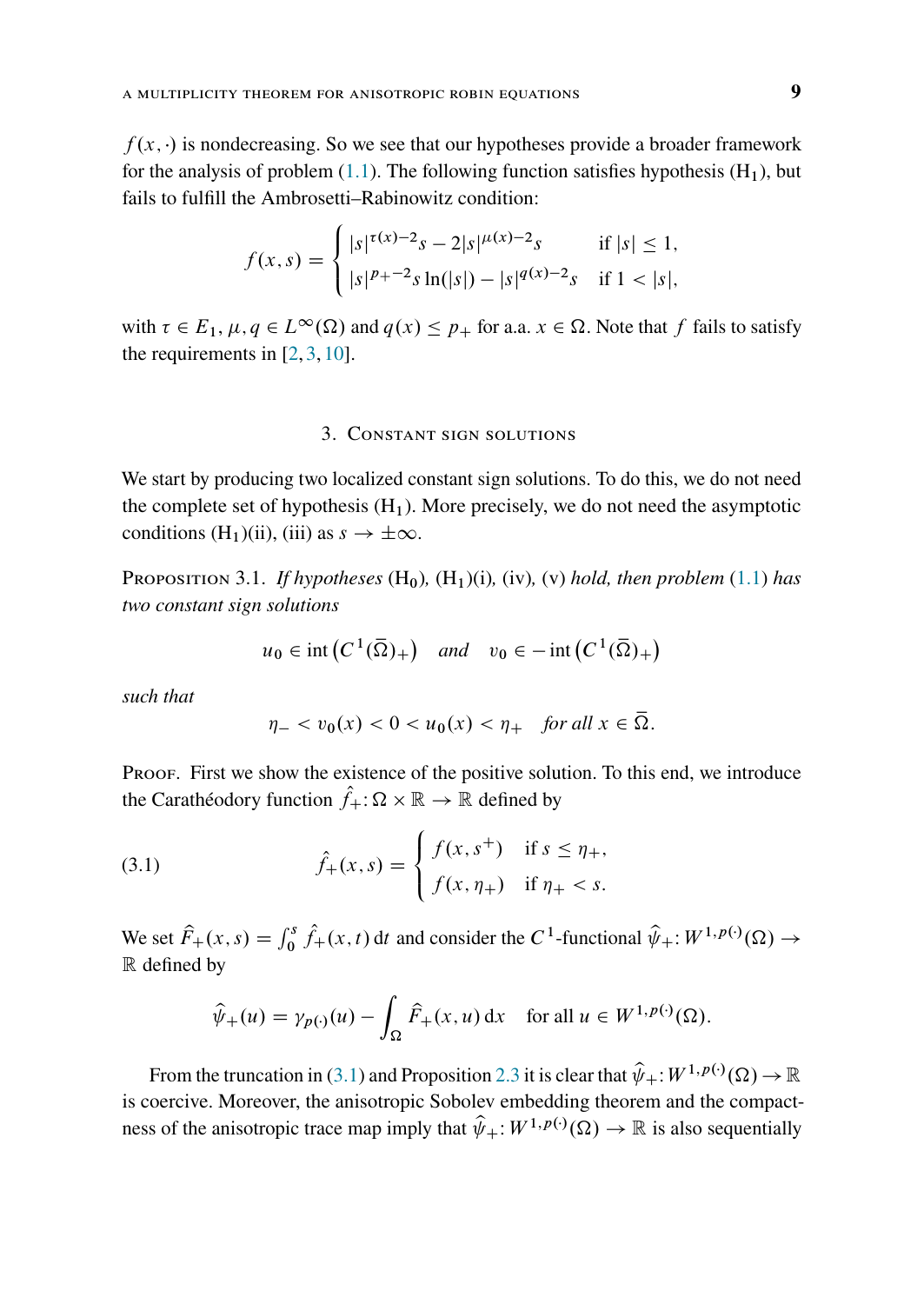weakly lower semicontinuous. So, by the Weierstraß–Tonelli theorem we can find  $u_0 \in W^{1,p(\cdot)}(\Omega)$  such that

(3.2) 
$$
\hat{\psi}_{+}(u_{0}) = \min \left[ \hat{\psi}_{+}(u) : u \in W^{1, p(\cdot)}(\Omega) \right].
$$

Let  $u \in \text{int}(C^1(\overline{\Omega})_+)$  and choose  $t \in (0, 1)$  small enough such that

<span id="page-9-0"></span>
$$
0 < t u(x) \le \min\{\eta_+, \delta\} \quad \text{for all } x \in \overline{\Omega},
$$

see hypothesis  $(H_1)(iv)$ . Applying hypothesis  $(H_1)(iv)$  and recalling that  $t \in (0, 1)$ , we have

$$
\widehat{\psi}_+(tu) \leq \frac{t^{p_-}}{p_-} \varrho_0(u) - \frac{t^{\tau_+}}{\tau_+} c_0 \varrho_{\tau(\cdot)}(u).
$$

Since  $\tau_+ < p_-,$  we can choose  $t \in (0, 1)$  sufficiently small such that  $\hat{\psi}_+(t u) < 0$ . Hence, since  $u_0$  is the global minimizer of  $\hat{\psi}_+$ , see [\(3.2\)](#page-9-0), we know that

$$
\hat{\psi}_+(u_0) < 0 = \hat{\psi}_+(0).
$$

Thus,  $u_0 \neq 0$ .

<span id="page-9-1"></span>From [\(3.2\)](#page-9-0) we have  $(\hat{\psi}_+)'(u_0) = 0$  which is equivalent to

(3.3) 
$$
\langle \gamma'_{p(\cdot)}(u_0), h \rangle = \int_{\Omega} \hat{f}_+(x, u_0) h \, dx \quad \text{for all } h \in W^{1, p(\cdot)}(\Omega).
$$

Choosing  $h = -u_0^- \in W^{1,p(\cdot)}(\Omega)$  in [\(3.3\)](#page-9-1) and using [\(3.1\)](#page-8-2) gives

$$
\varrho_0(u_0^-)=0.
$$

Hence, from Proposition [2.3,](#page-6-0) we get  $u_0 \ge 0$  with  $u_0 \ne 0$ .

Next, we choose  $h = (u_0 - \eta_+)^\perp \in W^{1,p(\cdot)}(\Omega)$  in [\(3.3\)](#page-9-1). Applying the definition of the truncation in  $(3.1)$  and hypothesis  $(H_1)(iv)$ , we obtain

<span id="page-9-2"></span>
$$
\langle \gamma'_{p(\cdot)}(u_0), (u_0 - \eta_+)^\dagger \rangle = \int_{\Omega} f(x, \eta_+) (u_0 - \eta_+)^\dagger dx
$$
  
\n
$$
\leq 0 = \langle \gamma'_{p(\cdot)}(\eta_+), (u_0 - \eta_+)^\dagger \rangle.
$$

So,  $u_0 \leq \eta_+$ ; see hypothesis (H<sub>0</sub>).

We have proved that

(3.4) 
$$
u_0 \in [0, \eta_+], \quad u_0 \neq 0.
$$

Then [\(3.4\)](#page-9-2), [\(3.1\)](#page-8-2), and [\(3.3\)](#page-9-1) imply that  $u_0$  is a positive solution of problem [\(1.1\)](#page-0-0). From the anisotropic regularity theory, see Fan [\[7,](#page-20-5) Theorem 1.3], we have  $u_0 \in$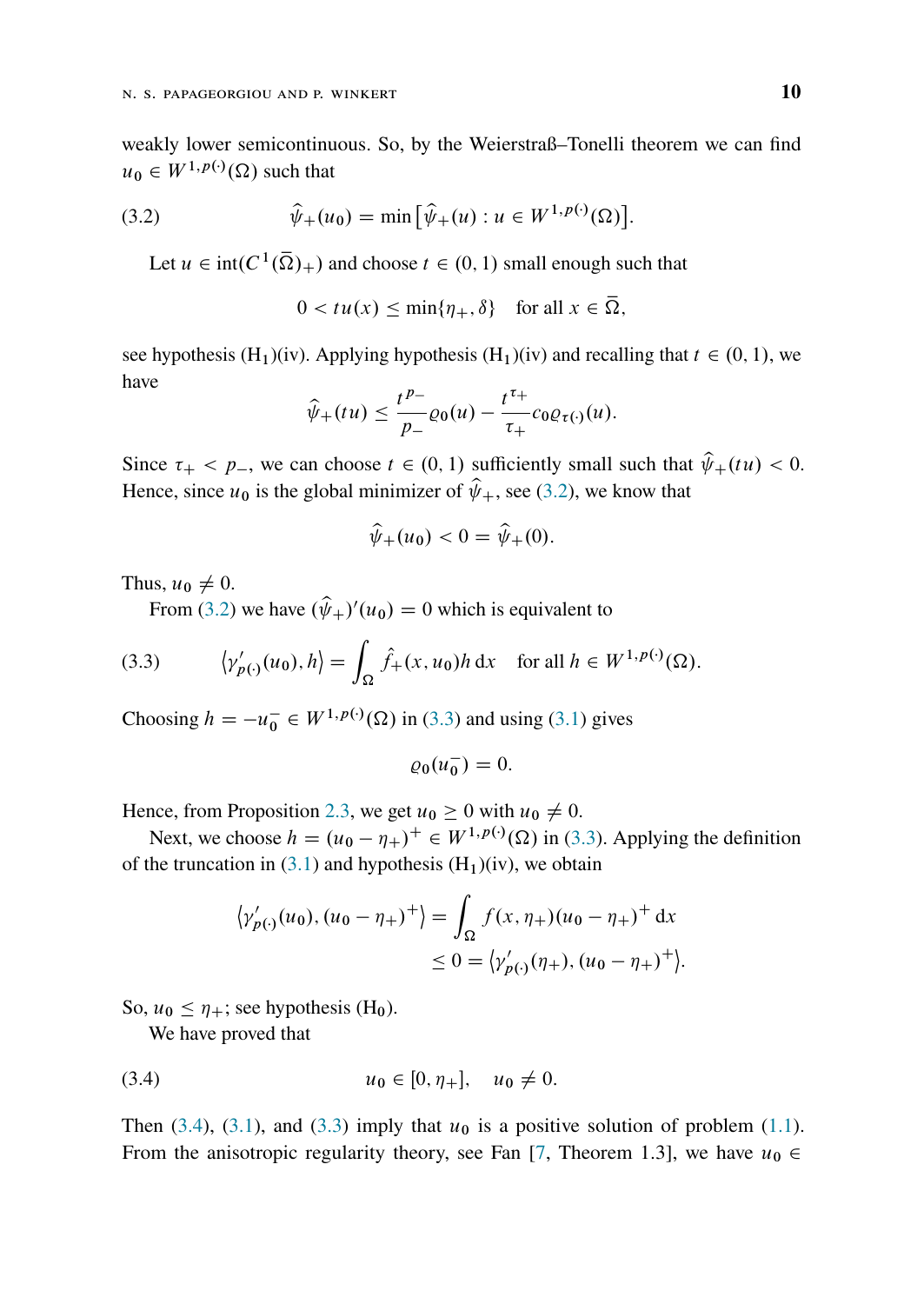$C^1(\overline{\Omega})_+ \setminus \{0\}$ . Finally, the anisotropic maximum principle of Zhang [\[23,](#page-21-2) Theorem 1.2] implies that  $u_0 \in \text{int}(C^1(\overline{\Omega})_+).$ 

Let  $\hat{\xi} > 0$  be as given in hypothesis  $(H_1)(v)$ . Then by using [\(3.4\)](#page-9-2) and hypothesis  $(H<sub>1</sub>)(v)$  one gets

$$
-\Delta_{p(\cdot)}u_0 + (\xi(x) + \hat{\xi})u_0^{p(x)-1} = f(x, u_0) + \hat{\xi}u_0^{p(x)-1}
$$
  
\n
$$
\leq f(x, \eta_+) + \hat{\xi}\eta_+^{p(x)-1}
$$
  
\n
$$
\leq -c_0 + \hat{\xi}\eta_+^{p(x)-1}
$$
  
\n
$$
\leq -\Delta_{p(\cdot)}\eta_+ + (\xi(x) + \hat{\xi})\eta_+^{p(x)-1} \quad \text{in } \Omega.
$$

From Proposition 2.5 of Papageorgiou–Rădulescu–Repovš [\[17\]](#page-20-6) we then conclude that  $\eta_+ - u_0 \in D_+.$ 

Similarly, using the Carathéodory function  $\hat{f}_- : \Omega \times \mathbb{R} \to \mathbb{R}$  defined by

$$
\hat{f}_{-}(x,s) = \begin{cases} f(x,\eta_{-}) & \text{if } s < \eta_{-}, \\ f(x,s) & \text{if } \eta_{-} \le s \end{cases}
$$

and reasoning as above, we produce a negative solution

<span id="page-10-2"></span>
$$
v_0 \in -\operatorname{int} (C^1(\overline{\Omega})_+)
$$
 and  $v_0 - \eta_- \in D_+.$ 

From Proposition [3.1](#page-8-1) it follows that

(3.5) 
$$
u_0 \in \text{int}_{C^1(\overline{\Omega})}[0, \eta_+] \text{ and } v_0 \in \text{int}_{C^1(\overline{\Omega})}[\eta_-, 0].
$$

Now, using these localized constant sign solutions, we are going to show the existence of two more such solutions, one is larger than  $u_0$  and the other one is smaller than  $v_0$ . So, we will have four smooth constant sign solutions which are ordered. For this we will use the asymptotic conditions  $(H_1)(ii)$ , (iii) as  $s \to \pm \infty$ .

<span id="page-10-0"></span>PROPOSITION 3.2. *If hypotheses*  $(H_0)$ ,  $(H_1)$  *hold, then problem*  $(1.1)$  *has two more constant sign solutions*

$$
\hat{u} \in \text{int}\left(C^1(\overline{\Omega})_+\right) \quad \text{and} \quad \hat{v} \in -\text{int}\left(C^1(\overline{\Omega})_+\right)
$$

*such that*

<span id="page-10-1"></span>
$$
\hat{u} \neq u_0
$$
,  $u_0 \leq \hat{u}$  and  $\hat{v} \neq v_0$ ,  $\hat{v} \leq v_0$ .

Proof. We start with the existence of a second positive solution. To this end, we introduce the Carathéodory function  $g_+ : \Omega \times \mathbb{R} \to \mathbb{R}$  defined by

(3.6) 
$$
g_{+}(x, s) = \begin{cases} f(x, u_{0}(x)) & \text{if } s \leq u_{0}(x), \\ f(x, s) & \text{if } u_{0}(x) < s. \end{cases}
$$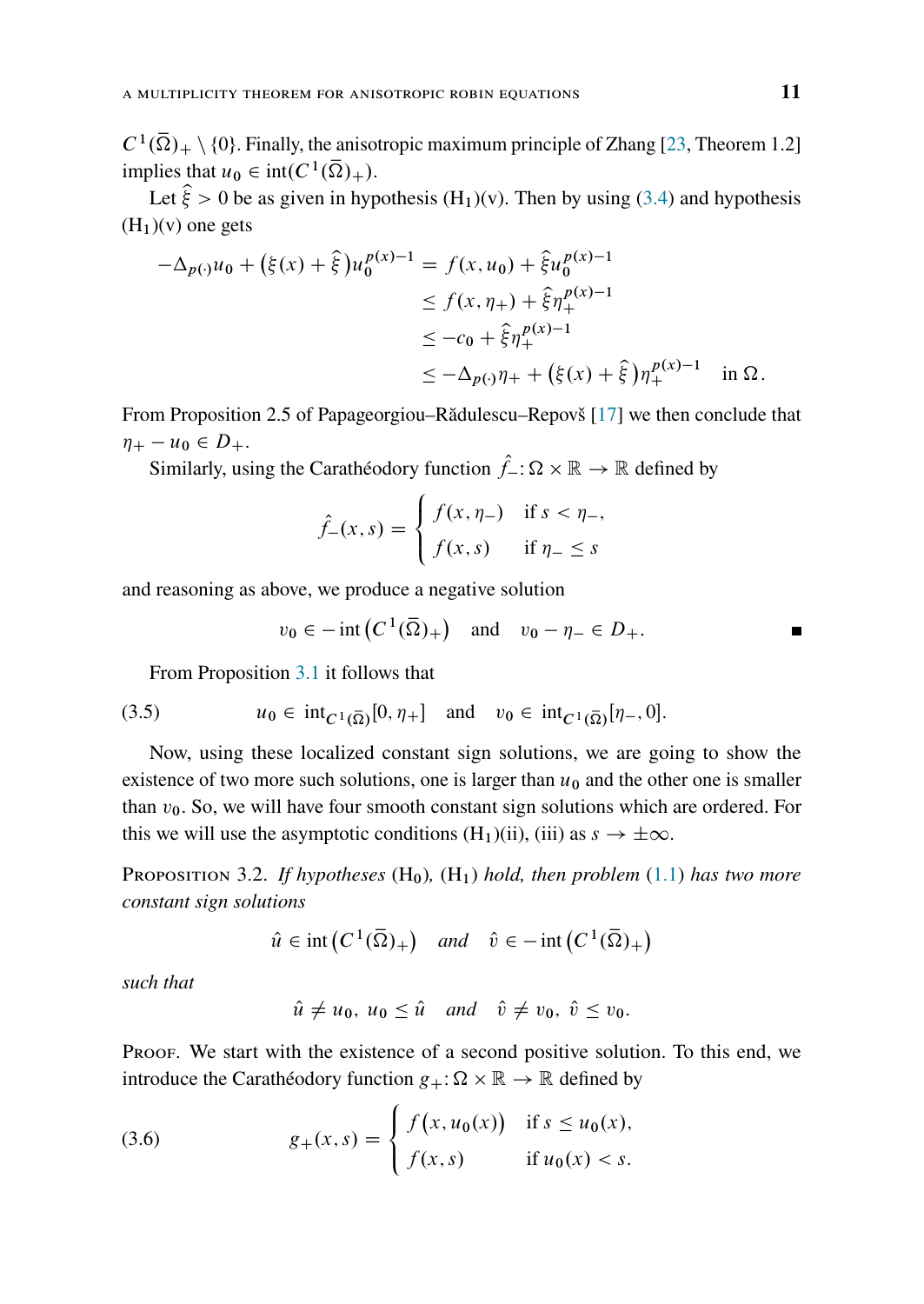Moreover, we will use the truncation of  $g_+(x, \cdot)$  at  $\eta_+$  and recall that  $u_0(x) < \eta_+$  for all  $x \in \Omega$ . So we introduce the Carathéodory function  $\hat{g}_+ : \Omega \times \mathbb{R} \to \mathbb{R}$  defined by

(3.7) 
$$
\hat{g}_{+}(x, s) = \begin{cases} g(x, s) & \text{if } s \leq \eta_{+}, \\ g(x, \eta_{+}) & \text{if } \eta_{+} < s. \end{cases}
$$

We set  $G_+(x, s) = \int_0^s g_+(x, t) dt$ ,  $\hat{G}_+(x, s) = \int_0^s \hat{g}_+(x, t) dt$  and consider the  $C^1$ functionals  $\sigma_+$ ,  $\hat{\sigma}_+$ :  $W^{1,p(\cdot)}(\Omega) \to \mathbb{R}$  defined by

<span id="page-11-0"></span>
$$
\sigma_+(u) = \gamma_{p(\cdot)}(u) - \int_{\Omega} G_+(x, u) dx \quad \text{for all } u \in W^{1, p(\cdot)}(\Omega),
$$
  

$$
\hat{\sigma}_+(u) = \gamma_{p(\cdot)}(u) - \int_{\Omega} \hat{G}_+(x, u) dx \quad \text{for all } u \in W^{1, p(\cdot)}(\Omega).
$$

Using [\(3.6\)](#page-10-1), [\(3.7\)](#page-11-0) and the anisotropic regularity theory, see Winkert–Zacher [\[22\]](#page-21-3) (see also Ho–Kim–Winkert–Zhang [\[12\]](#page-20-7)) and Fan [\[7\]](#page-20-5), we have

<span id="page-11-1"></span>
$$
(3.8) \qquad K_{\sigma_+} \subseteq [u_0) \cap \mathrm{int}\left(C^1(\overline{\Omega})_+\right) \quad \mathrm{and} \quad K_{\widehat{\sigma}_+} \subseteq [u_0, \eta_+] \cap \mathrm{int}\left(C^1(\overline{\Omega})_+\right).
$$

Moreover, it is clear that from  $(3.6)$  and  $(3.7)$  we know that

<span id="page-11-3"></span>(3.9) 
$$
\sigma_{+}|_{[0,\eta_{+}]} = \hat{\sigma}_{+}|_{[0,\eta_{+}]}.
$$

From [\(3.8\)](#page-11-1) we see that we can always assume that

(3.10) 
$$
K_{\hat{\sigma}_+} = \{u_0\}.
$$

Otherwise, we would infer from  $(3.8)$  and  $(3.7)$  that we already have a second positive smooth solution of [\(1.1\)](#page-0-0) larger than  $u_0$  and so we are done.

From [\(3.7\)](#page-11-0) and Proposition [2.3](#page-6-0) it is clear that  $\hat{\sigma}_+$ :  $W^{1,p(\cdot)}(\Omega) \to \mathbb{R}$  is coercive. Also it is sequentially weakly lower semicontinuous. Hence, its global minimizer exists; that is, we find  $\tilde{u}_0 \in W^{1,p(\cdot)}(\Omega)$  such that

<span id="page-11-4"></span><span id="page-11-2"></span>
$$
\widehat{\sigma}_{+}(\widetilde{u}_{0}) = \min \left[ \widehat{\sigma}_{+}(u) : u \in W^{1, p(\cdot)}(\Omega) \right].
$$

Because of [\(3.10\)](#page-11-2) we conclude that  $\tilde{u}_0 = u_0$ .

From [\(3.9\)](#page-11-3) and [\(3.5\)](#page-10-2) it follows that  $u_0$  is a local  $C^1(\overline{\Omega})$ -minimizer of  $\sigma_+$ . Then we know that

(3.11)  $u_0$  is a local  $W^{1,p(\cdot)}(\Omega)$ -minimizer of  $\sigma_+$ ;

see Fan [\[8\]](#page-20-8) and Gasiński–Papageorgiou [\[11\]](#page-20-2).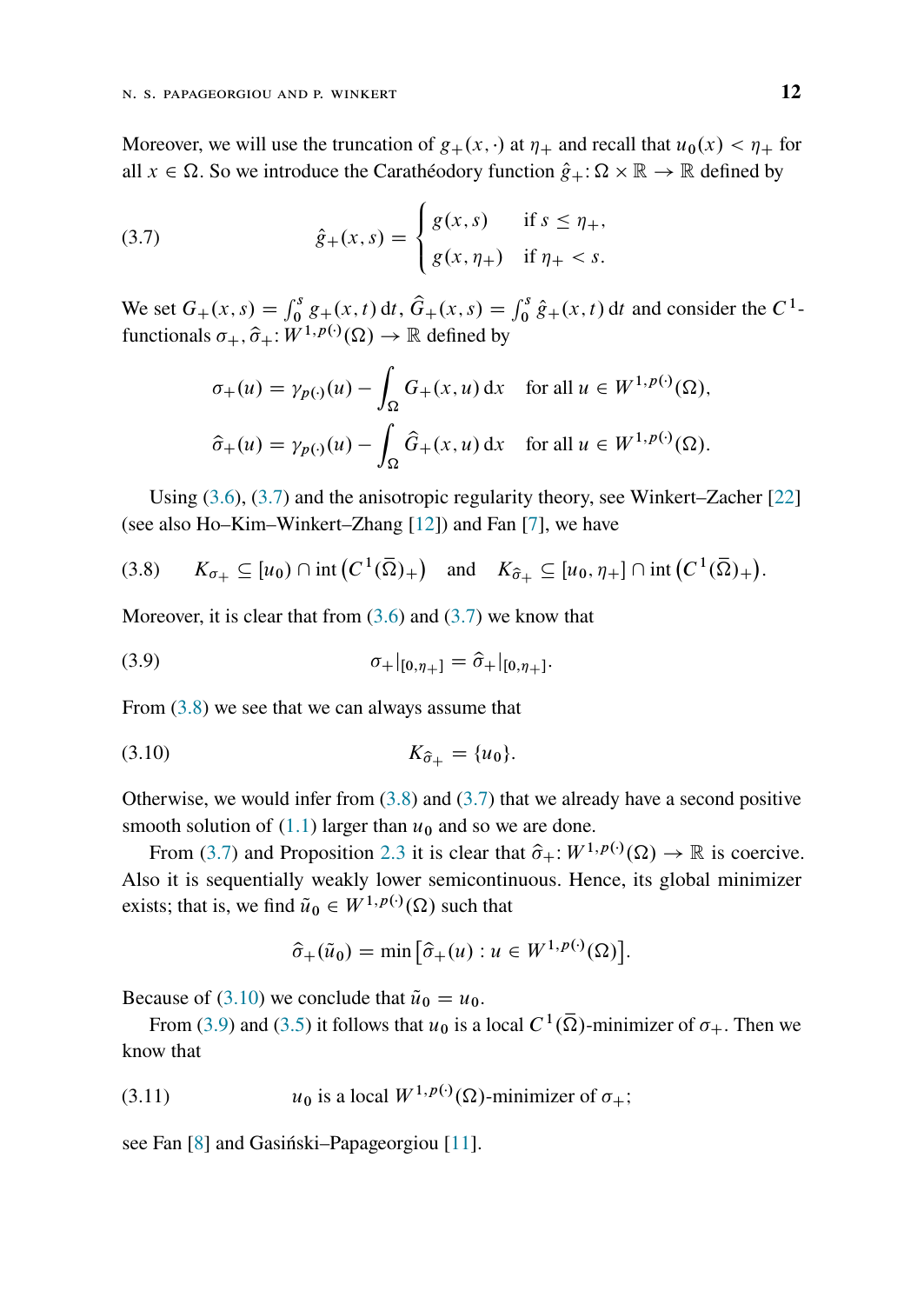<span id="page-12-0"></span>Note that from  $(3.8)$  and  $(3.6)$  we see that we may assume that

$$
(3.12) \t K_{\sigma_{+}} \t is finite.
$$

Otherwise we already have an infinity of positive smooth solutions of  $(1.1)$  all larger than  $u_0$  and so we are done.

From [\(3.11\)](#page-11-4), [\(3.12\)](#page-12-0), and Theorem 5.7.6 of Papageorgiou–Rădulescu–Repovš [\[16,](#page-20-9) p. 449] we can find  $\rho \in (0, 1)$  small enough such that

(3.13) 
$$
\sigma_+(u_0) < \inf \left[ \sigma_+(u) : \|u - u_0\| = \rho \right] = m_+.
$$

<span id="page-12-2"></span><span id="page-12-1"></span>On account of hypothesis  $(H_1)(ii)$ , if  $u \in \text{int}(C^1(\overline{\Omega})_+)$ , we have

(3.14) 
$$
\sigma_+(tu) \to -\infty \quad \text{as } t \to +\infty.
$$

Moreover, hypotheses  $(H_1)(ii)$ , (iii) and Proposition 4.1 of Gasiński–Papageorgiou [\[11\]](#page-20-2) imply that

<span id="page-12-3"></span>(3.15) 
$$
\sigma_{+}
$$
 satisfies the C-condition.

From  $(3.13)$ ,  $(3.14)$ , and  $(3.15)$  we see that we can use the mountain pass theorem and find  $\hat{u} \in W^{1,p(\cdot)}(\Omega)$  such that

<span id="page-12-4"></span>
$$
(3.16) \qquad \hat{u} \in K_{\sigma_+} \subseteq [u_0) \cap \operatorname{int} \left( C^1(\overline{\Omega})_+ \right) \quad \text{and} \quad \sigma_+(u_0) < m_+ \leq \sigma_+(\hat{u}),
$$

see [\(3.8\)](#page-11-1) and [\(3.13\)](#page-12-1). From [\(3.16\)](#page-12-4) and [\(3.6\)](#page-10-1) it follows that  $\hat{u} \in \text{int}(C^1(\overline{\Omega})_+)$  is the second positive smooth solution of problem [\(1.1\)](#page-0-0) with  $u_0 \leq \hat{u}$  and  $\hat{u} \neq u_0$ .

In a similar way, starting with the Carathéodory function

$$
g_{-}(x,s) = \begin{cases} f(x,s) & \text{if } s < v_{0}(x), \\ f(x,v_{0}(x)) & \text{if } v_{0}(x) \leq s \end{cases}
$$

and continuing as above, we can produce a second negative smooth solution  $\hat{v} \in$  $\overline{\text{int}(C^1(\bar{\Omega})_+)}$  with  $\hat{v} \le v_0$  and  $\hat{v} \ne v_0$ .  $\blacksquare$ 

In fact, we will show that problem  $(1.1)$  admits extremal constant sign solutions; that is, there is a smallest positive solution  $u_* \in \text{int}(C^1(\overline{\Omega})_+)$  and a greatest negative solution  $v_* \in -\text{int}(C^1(\overline{\Omega})_+)$ . In Section [4,](#page-17-0) we will use these extremal constant sign solutions in order to prove the existence of a sign-changing solution, also called nodal solution.

<span id="page-12-5"></span>Hypotheses  $(H_1)(i)$ , (iv) imply that

(3.17) 
$$
f(x,s)s \geq c_2|s|^{\tau(x)-1} - c_3|s|^{\tau(x)-1}
$$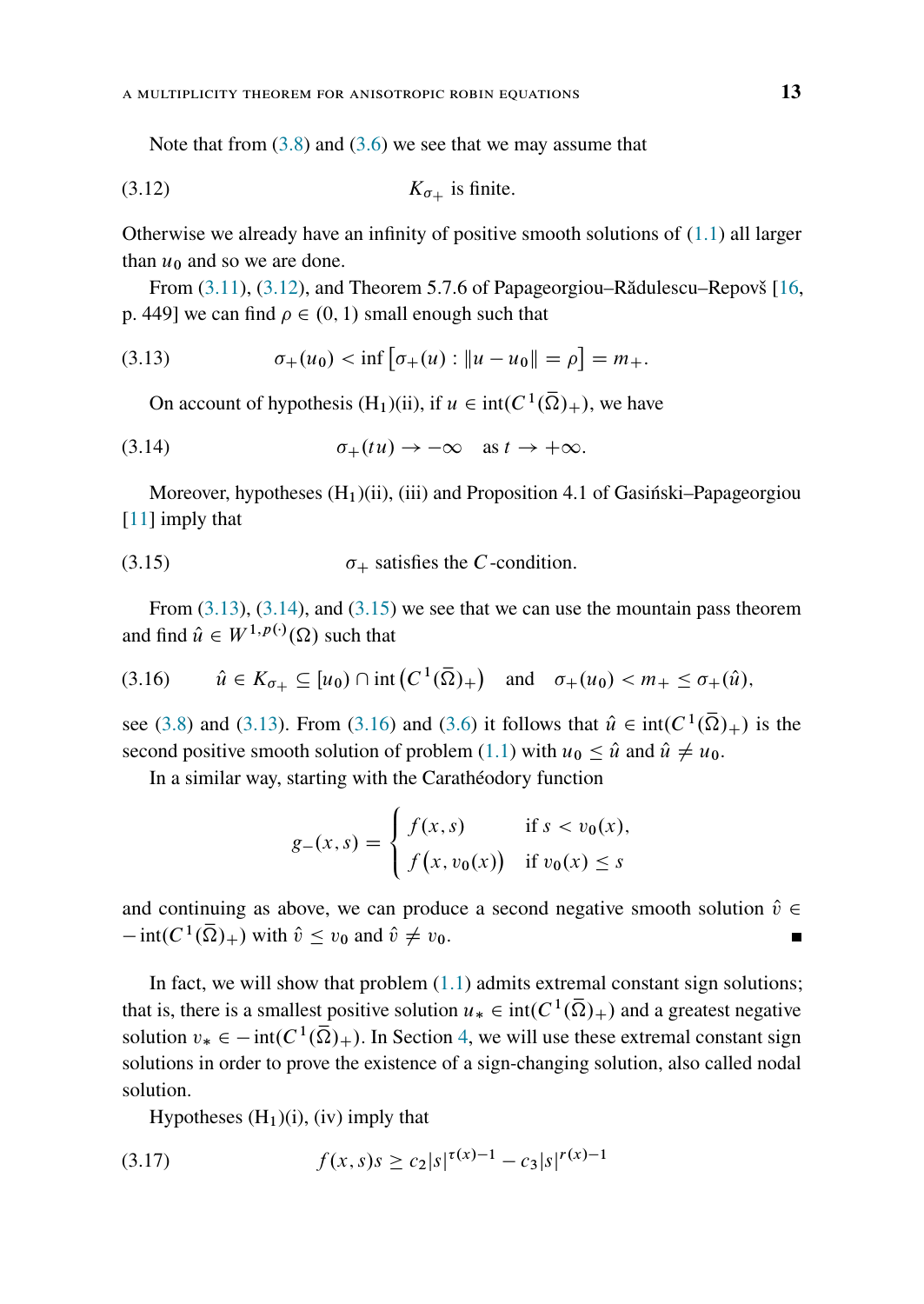for a.a.  $x \in \Omega$ , for all  $s \in \mathbb{R}$ , and for some  $c_3 > 0$ . This unilateral growth condition on  $f(x, \cdot)$  leads to the auxiliary Robin problem (3.18)

<span id="page-13-0"></span>
$$
-\Delta_{p(\cdot)}u + \xi(x)|u|^{p(x)-2}u = c_2|u|^{\tau(x)-2}u - c_3|u|^{r(x)-2}u \text{ in } \Omega,
$$
  

$$
|\nabla u|^{p(x)-2}\nabla u \cdot v + \beta(x)|u|^{p(x)-2}u = 0 \text{ on } \partial\Omega.
$$

For this problem we have the following existence and uniqueness result.

<span id="page-13-3"></span>Proposition 3.3. *If hypothesis* (H0) *holds, then problem* [\(3.18\)](#page-13-0) *admits a unique* positive solution  $\bar{u} \in \text{int}(C^1(\bar{\Omega})_+)$  and since problem [\(3.18\)](#page-13-0) is odd,  $\bar{v} = -\bar{u} \in$  $\int -\text{int}(C^1(\overline{\Omega})_+)$  is the unique negative solution of [\(3.18\)](#page-13-0).

Proof. First we show the existence of a positive smooth solution for problem  $(3.18)$ . To this end, we introduce the C<sup>1</sup>-functional  $\vartheta_+$ :  $W^{1,p(\cdot)}(\Omega) \to \mathbb{R}$  defined by

$$
\vartheta_+(u) = \gamma_{p(\cdot)}(u) + \int_{\Omega} \frac{c_3}{r(x)} (u^+)^{r(x)} dx - \int_{\Omega} \frac{c_2}{\tau(x)} (u^+)^{\tau(x)} dx
$$

for all  $u \in W^{1,p(\cdot)}(\Omega)$ .

Using Proposition [2.3](#page-6-0) we have for all  $||u|| \ge 1$ 

$$
\vartheta_{+}(u) \geq \hat{c} \|u\|^{p-} - \frac{c_2}{\tau_{-}} \varrho_{\tau(\cdot)}(u) \geq \hat{c} \|u\|^{p-} - c_4 \|u\|^{\tau_{+}}
$$

for some  $c_4 > 0$ ; see also Proposition [2.1](#page-4-0) and recall that  $W^{1,p(\cdot)}(\Omega) \hookrightarrow L^{\tau(\cdot)}(\Omega)$ .

Since  $\tau_+ < p_-,$  see hypothesis  $(H_1)(iv)$ , we infer that  $\vartheta_+ : W^{1,p(\cdot)}(\Omega) \to \mathbb{R}$  is coercive. Since it is also sequentially weakly lover semicontinuous, we can find  $\tilde{u} \in$  $W^{1,p(\cdot)}(\Omega)$  such that

<span id="page-13-1"></span>(3.19) 
$$
\vartheta_{+}(\tilde{u}) = \min [\vartheta_{+}(u) : u \in W^{1, p(\cdot)}(\Omega)].
$$

Since  $\tau_+ < p_- \le p(x) < r(x)$  for all  $x \in \overline{\Omega}$ , if  $u \in \text{int}(C^1(\overline{\Omega})_+)$  and  $t \in (0, 1)$ is sufficiently small, we have  $\vartheta_+(tu) < 0$ . Then, due to [\(3.19\)](#page-13-1), it holds that  $\vartheta_+(\tilde{u}) <$  $0 = \vartheta_+(0)$  and so,  $\tilde{u} \neq 0$ .

<span id="page-13-2"></span>From [\(3.19\)](#page-13-1) we know that  $\vartheta'_{+}(\tilde{u}) = 0$  and so

(3.20) 
$$
\langle \gamma'_{p(\cdot)}(\tilde{u}), h \rangle = \int_{\Omega} c_2(\tilde{u}^+)^{\tau(x)-1} h \, dx - \int_{\Omega} c_3(\tilde{u}^+)^{r(x)-1} h \, dx
$$

for all  $h \in W^{1,p(\cdot)}(\Omega)$ . Choosing  $h = -\tilde{u}^- \in W^{1,p(\cdot)}(\Omega)$  in [\(3.20\)](#page-13-2), we get  $\varrho_0(\tilde{u}^-) = 0$ and so,  $\tilde{u} > 0$  with  $\tilde{u} \neq 0$ ; see Proposition [2.3.](#page-6-0)

Therefore,  $\tilde{u}$  is a positive solution of [\(3.18\)](#page-13-0) and as before, using the anisotropic regularity theory, see Winkert–Zacher [\[22\]](#page-21-3) and Fan [\[7\]](#page-20-5), and the anisotropic maximum principle, see Zhang [\[23\]](#page-21-2), we infer that  $\tilde{u} \in \text{int}(C^1(\overline{\Omega})_+)$ .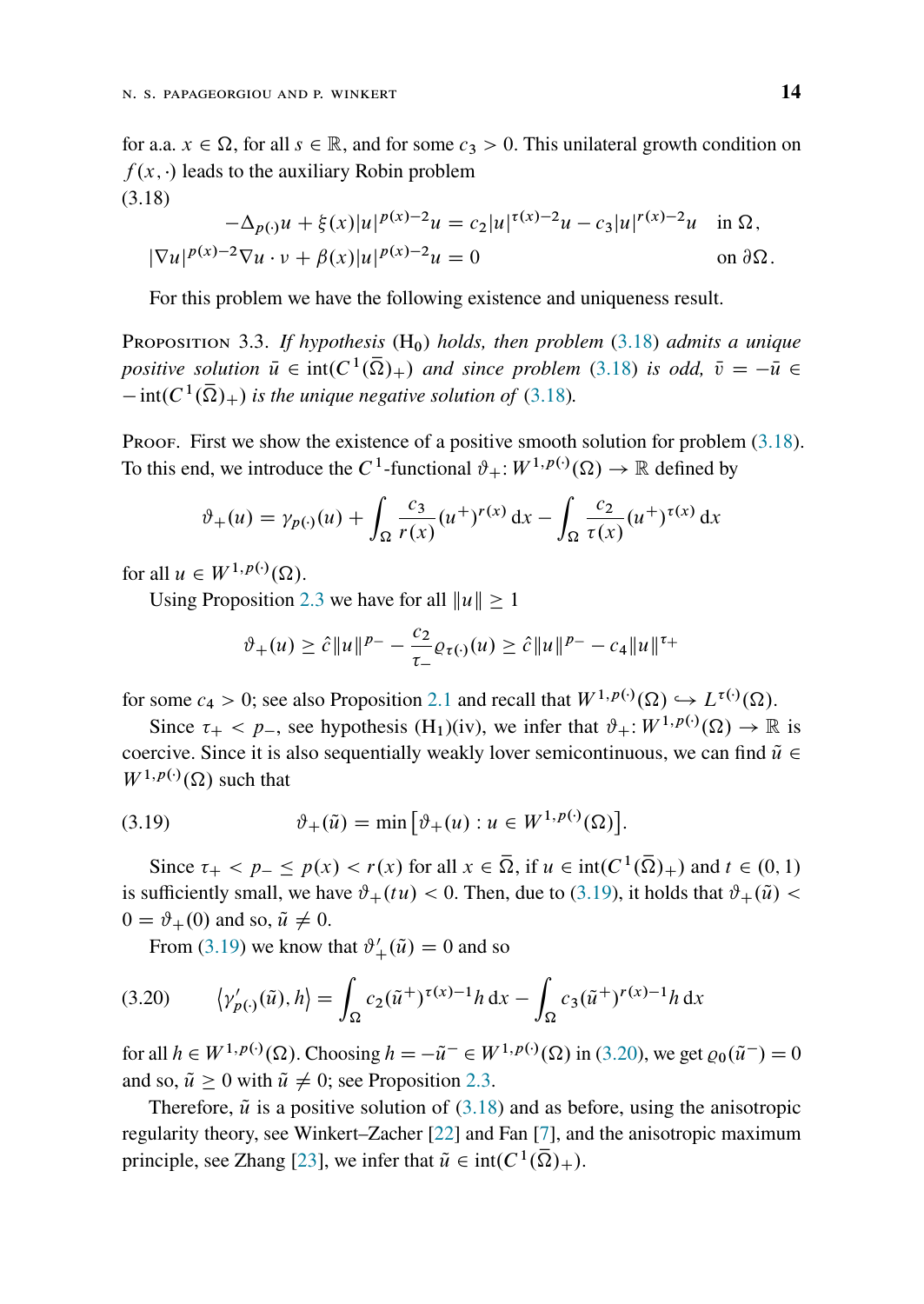Next we show that this positive solution of  $(3.18)$  is unique. For this purpose, we introduce the integral functional  $j_+$ :  $L^1(\Omega) \to \overline{R} = \mathbb{R} \cup \{+\infty\}$  defined by

$$
j_{+}(u) = \begin{cases} \gamma_{p(\cdot)}(\nabla u^{\frac{1}{p_{-}}}) & \text{if } u \ge 0, u^{\frac{1}{p_{-}}} \in W^{1, p(\cdot)}(\Omega), \\ +\infty & \text{otherwise.} \end{cases}
$$

From Theorem 2.2 of Takáč–Giacomoni [\[20\]](#page-21-4), see also Díaz–Saá [\[5\]](#page-20-10) for the isotropic case, we have that  $j_+$ :  $L^1(\Omega) \to \mathbb{R} \cup \{+\infty\}$  is convex.

Suppose that  $\tilde{y} \in W^{1,p(\cdot)}(\Omega)$  is another positive solution of problem [\(3.18\)](#page-13-0). As before, we have  $\tilde{y} \in \text{int}(C^1(\overline{\Omega})_+)$ . Using Proposition 4.1.22 of Papageorgiou–Rădulescu– Repovš [\[16,](#page-20-9) p. 274], we see that

(3.21) 
$$
\frac{\tilde{u}}{\tilde{y}} \in L^{\infty}(\Omega)
$$
 and  $\frac{\tilde{y}}{\tilde{u}} \in L^{\infty}(\Omega)$ .

Let  $h = \tilde{u}^{p-} - \tilde{y}^{p-} \in W^{1,p(\cdot)}(\Omega)$ . Then, from [\(3.21\)](#page-14-0) and if  $|t| < 1$  is small enough, we conclude that

<span id="page-14-0"></span>
$$
\tilde{u}^{p-} + th \in \text{dom } j_+ \quad \text{and} \quad \tilde{y}^{p-} + th \in \text{dom } j_+.
$$

Hence, on account of the convexity of  $j_+$ , we infer that  $j_+$  is Gateaux differentiable at  $\tilde{u}^{p-}$  and at  $\tilde{y}^{p-}$  in the direction h. Using Green's identity, see Takáč–Giacomoni [\[20,](#page-21-4) Remark 2.6], and the chain rule, we obtain

$$
j'_{+}(\tilde{u}^{p_{-}})(h) = \frac{1}{p_{-}} \int_{\Omega} \frac{-\Delta_{p(\cdot)}\tilde{u} + \xi(x)\tilde{u}^{p(x)-1}}{\tilde{u}^{p_{-}-1}} h \, dx
$$
  

$$
= \frac{1}{p_{-}} \int_{\Omega} \left[ \frac{c_{2}}{\tilde{u}^{p_{-}-\tau(x)}} - c_{3}\tilde{u}^{r(x)-p_{-}} \right] h \, dx,
$$
  

$$
j'_{+}(\tilde{y}^{p_{-}})(h) = \frac{1}{p_{-}} \int_{\Omega} \frac{-\Delta_{p(\cdot)}\tilde{y} + \xi(x)\tilde{y}^{p(x)-1}}{\tilde{y}^{p_{-}-1}} h \, dx
$$
  

$$
= \frac{1}{p_{-}} \int_{\Omega} \left[ \frac{c_{2}}{\tilde{y}^{p_{-}-\tau(x)}} - c_{3}\tilde{y}^{r(x)-p_{-}} \right] h \, dx.
$$

The convexity of  $j_+$  implies the monotonicity of  $j'_+$ . Therefore, we have

$$
0 \leq \int_{\Omega} c_2 \left[ \frac{1}{\tilde{u}^{p-1}} - \frac{1}{\tilde{y}^{p-1}} \right] (\tilde{u}^{p-1} - \tilde{y}^{p-1}) dx + \int_{\Omega} c_3 [\tilde{y}^{r(x)-p-1} - \tilde{u}^{r(x)-p-1}] (\tilde{u}^{p-1} - \tilde{y}^{p-1}) dx.
$$

Recall that  $\tau_+ < p_- < \tau(x)$  for all  $x \in \overline{\Omega}$ , we conclude that  $\tilde{u} = \tilde{y}$ . This proves the uniqueness of the positive solution  $\tilde{u} \in \text{int}(C^1(\overline{\Omega})_+)$  for problem [\(3.18\)](#page-13-0).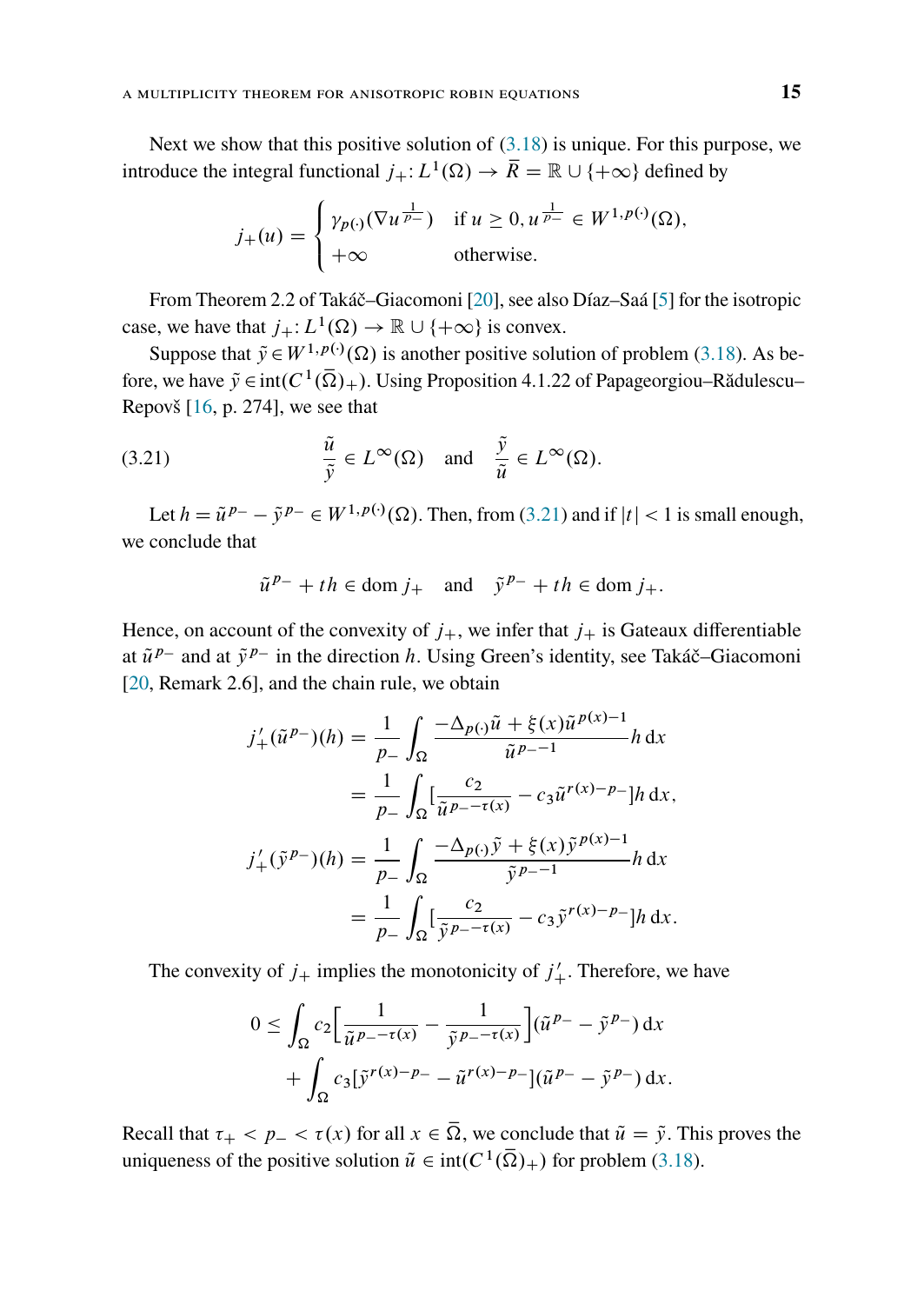Since the problem is odd,  $\tilde{v} = -\tilde{u} \in -\text{int}(C^1(\overline{\Omega})_+)$  is the unique negative solution of [\(3.18\)](#page-13-0).  $\blacksquare$ 

We introduce the following two sets:

 $S_+ = \{u : u \text{ is a positive solution of problem } (1.1)\},\$  $S_+ = \{u : u \text{ is a positive solution of problem } (1.1)\},\$  $S_+ = \{u : u \text{ is a positive solution of problem } (1.1)\},\$  $S_{-} = \{u : u \text{ is a negative solution of problem } (1.1)\}.$  $S_{-} = \{u : u \text{ is a negative solution of problem } (1.1)\}.$  $S_{-} = \{u : u \text{ is a negative solution of problem } (1.1)\}.$ 

We have already seen in Proposition [3.1](#page-8-1) that

$$
\emptyset \neq \mathcal{S}_+ \subseteq \text{int}\left(C^1(\overline{\Omega})_+\right) \quad \text{and} \quad \emptyset \neq \mathcal{S}_- \subseteq -\text{int}\left(C^1(\overline{\Omega})_+\right).
$$

The solutions  $\tilde{u}$ ,  $\tilde{v}$  of [\(3.18\)](#page-13-0) provide bounds for the sets  $S_+$  and  $S_-$ , where  $\tilde{u} \in$  $int(C^1(\overline{\Omega})_+)$  is a lower bound for  $S_+$  and  $\tilde{v} \in -int(C^1(\overline{\Omega})_+)$  is an upper bound for  $S_{-}$ .

<span id="page-15-3"></span>Proposition 3.4. *If hypotheses* (H<sub>0</sub>), (H<sub>1</sub>) *hold, then*  $\tilde{u} \le u$  *for all*  $u \in S_+$  *and*  $v \le \tilde{v}$ *for all*  $v \in S_$ .

Proof. Let  $u \in S_+$  and consider the Carathéodory function  $k_+ : \Omega \times \mathbb{R} \to \mathbb{R}$  defined by

<span id="page-15-0"></span>(3.22) 
$$
k_{+}(x,s) = \begin{cases} c_{2}(s^{+})^{\tau(x)-1} - c_{3}(s^{+})^{\tau(x)-1} & \text{if } s \leq u(x), \\ c_{2}(u(x))^{\tau(x)-1} - c_{3}(u(x))^{\tau(x)-1} & \text{if } u(x) < s. \end{cases}
$$

We set  $K_+(x, s) = \int_0^s k_+(x, t) dt$  and consider the C<sup>1</sup>-functional  $\hat{\vartheta}_+ : W^{1, p(\cdot)}(\Omega) \to$ R defined by

<span id="page-15-1"></span>
$$
\widehat{\vartheta}_+(u) = \gamma_{p(\cdot)}(u) - \int_{\Omega} K_+(x, u) \, dx \quad \text{for all } u \in W^{1, p(\cdot)}(\Omega).
$$

Evidently,  $\hat{\vartheta}_+$ :  $W^{1,p(\cdot)}(\Omega) \to \mathbb{R}$  is coercive, see [\(3.22\)](#page-15-0) and Proposition [2.3,](#page-6-0) and sequentially weakly lower semicontinuous. Hence, we find  $\tilde{u}_* \in W^{1,p(\cdot)}(\Omega)$  such that

(3.23) 
$$
\widehat{\vartheta}_{+}(\widetilde{u}_{*}) = \min \big[ \widehat{\vartheta}_{+}(u) : u \in W^{1, p(\cdot)}(\Omega) \big].
$$

As before, see the proof of Proposition [3.3,](#page-13-3) if  $w \in \text{int}(C^1(\overline{\Omega})_+)$  and  $t \in (0, 1)$  sufficiently small, at least so that  $tw \le u$ , we have  $\hat{\vartheta}_+(tw) < 0$ , recall that  $u \in \text{int}(C^1(\overline{\Omega})_+)$ , and use Proposition 4.1.22 of Papageorgiou–Rădulescu–Repovš [\[16,](#page-20-9) p. 274]. Then, due to [\(3.23\)](#page-15-1), it follows that  $\hat{\vartheta}_+(\tilde{u}_*) < 0 = \hat{\vartheta}_+(0)$ . Hence,  $\tilde{u}_* \neq 0$ .

<span id="page-15-2"></span>From [\(3.23\)](#page-15-1) we have  $(\hat{\theta}_+)'(\hat{u}_*) = 0$ ; that is,

(3.24) 
$$
\langle \gamma'_{p(\cdot)}(\tilde{u}_*), h \rangle = \int_{\Omega} k_+(x, \tilde{u}_*)h \, dx \quad \text{for all } h \in W^{1, p(\cdot)}(\Omega).
$$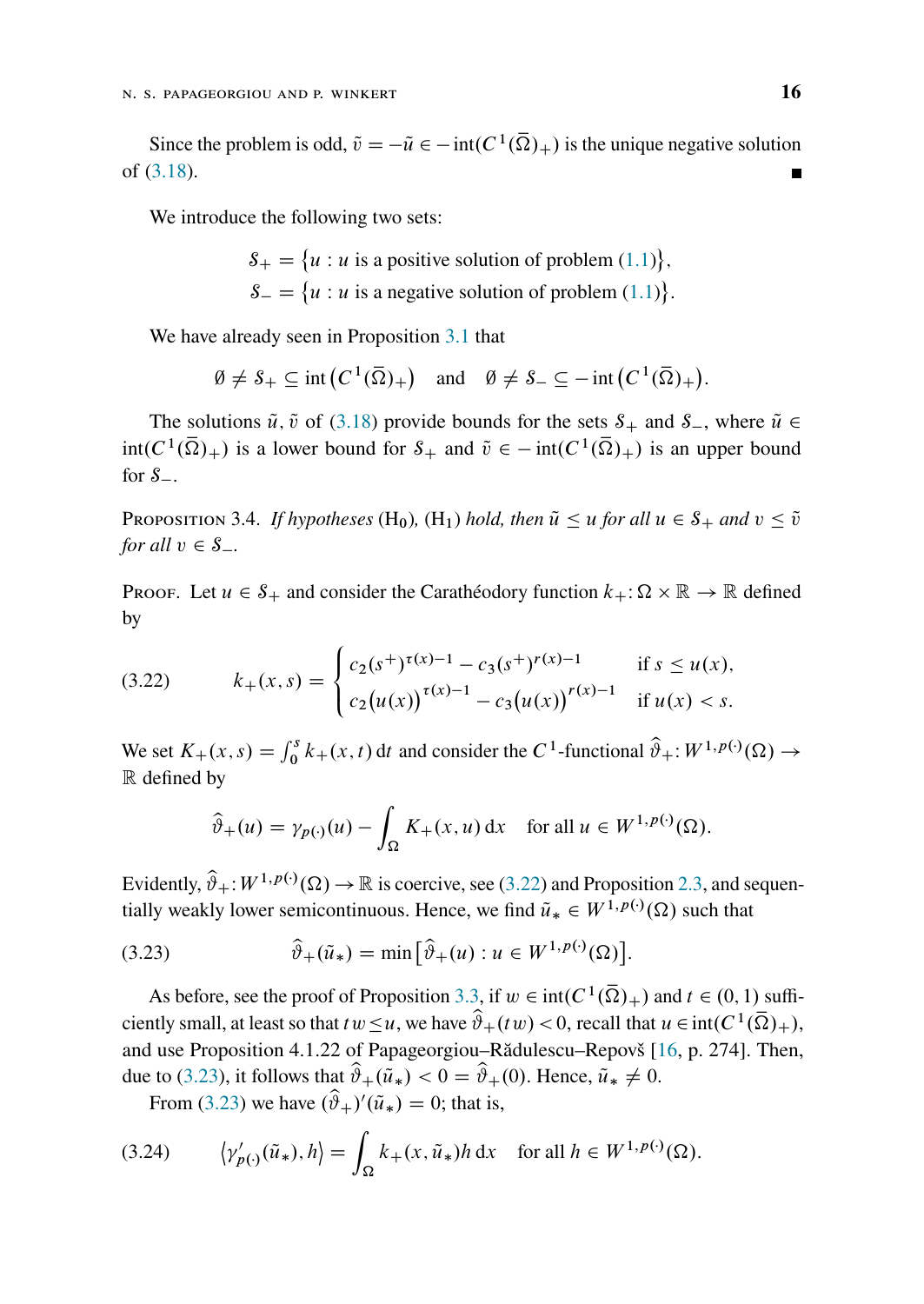First we choose  $h = -\tilde{u}^- \in W^{1,p(\cdot)}(\Omega)$  and obtain  $\tilde{u}_* \ge 0$  with  $\tilde{u}_* \ne 0$ ; see [\(3.22\)](#page-15-0). Next, we take  $h = (\tilde{u}_* - u)^+ \in W^{1, p(\cdot)}(\Omega)$ . Then, from [\(3.22\)](#page-15-0), [\(3.17\)](#page-12-5), and the fact that  $u \in S_+$ , we obtain

$$
\langle \gamma'_{p(\cdot)}(\tilde{u}_*), (\tilde{u}_* - u)^+ \rangle = \int_{\Omega} [c_2 u^{\tau(x)-1} - c_3 u^{r(x)-1}] (\tilde{u}_* - u)^+ dx
$$
  

$$
\leq \int_{\Omega} f(x, u) (\tilde{u}_* - u)^+ dx
$$
  

$$
= \langle \gamma'_{p(\cdot)}(u), (\tilde{u}_* - u)^+ \rangle.
$$

Hence,  $\tilde{u}_* \leq u$ . So, we have proved

(3.25) 
$$
\tilde{u}_* \in [0, u], \quad \tilde{u}_* \neq 0.
$$

From [\(3.25\)](#page-16-1), [\(3.22\)](#page-15-0), [\(3.24\)](#page-15-2), and Proposition [3.3,](#page-13-3) it follows that  $\tilde{u}_* = \tilde{u}$ . Thus, see  $(3.25), \tilde{u} \leq u$  $(3.25), \tilde{u} \leq u$  for all  $u \in S_+$ .

<span id="page-16-1"></span>Similarly, we show that  $v \leq \tilde{v}$  for all  $v \in S_-$ .

Now we are ready to produce extremal constant sign solutions for problem [\(1.1\)](#page-0-0).

<span id="page-16-0"></span>PROPOSITION 3.5. If hypotheses  $(H_0)$ ,  $(H_1)$  hold, then problem  $(1.1)$  has a smallest pos*itive solution*  $u_* \in \text{int}(C^1(\overline{\Omega})_+)$  and a greatest negative solution  $v_* \in -\text{int}(C^1(\overline{\Omega})_+)$ .

Proof. From the proof of Proposition 7 of Papageorgiou–Rădulescu–Repovš [\[15\]](#page-20-11), we know that  $S_+$  is downward directed, that is, if  $u_1, u_2 \in S_+$ , then we can find  $u \in S_+$ such that  $u \le u_1$  and  $u \le u_2$ . Then Lemma 3.10 of Hu–Papageorgiou [\[13,](#page-20-12) p. 178] implies that there exists a decreasing sequence  $\{u_n\}_{n\in\mathbb{N}}\subseteq S_+$  such that

$$
\inf S_+ = \inf_{n \in \mathbb{N}} u_n.
$$

On account of Proposition [3.1](#page-8-1) we have that  $\{u_n\}_{n\in\mathbb{N}} \subseteq W^{1,p(\cdot)}(\Omega)$  is bounded. Hence, we may assume that

<span id="page-16-3"></span>
$$
(3.26) \quad u_n \stackrel{w}{\to} u_* \text{ in } W^{1,p(\cdot)}(\Omega) \quad \text{and} \quad u_n \to u_* \text{ in } L^{p(\cdot)}(\Omega) \text{ and in } L^{p(\cdot)}(\partial \Omega).
$$

Since  $u_n \in S_+$ , we have

(3.27) 
$$
\langle \gamma'_{p(\cdot)}(u_n), h \rangle = \int_{\Omega} f(x, u_n) h \, dx
$$

for all  $h \in W^{1,p(\cdot)}(\Omega)$  and for all  $n \in \mathbb{N}$ . Choosing  $h = u_n - u_* \in W^{1,p(\cdot)}(\Omega)$  in [\(3.27\)](#page-16-2), passing to the limit as  $n \to \infty$  and using [\(3.26\)](#page-16-3), we obtain

<span id="page-16-2"></span>
$$
\lim_{n\to\infty}\left\langle A_{p(\cdot)}(u_n), u_n - u_*\right\rangle = 0.
$$

 $\blacksquare$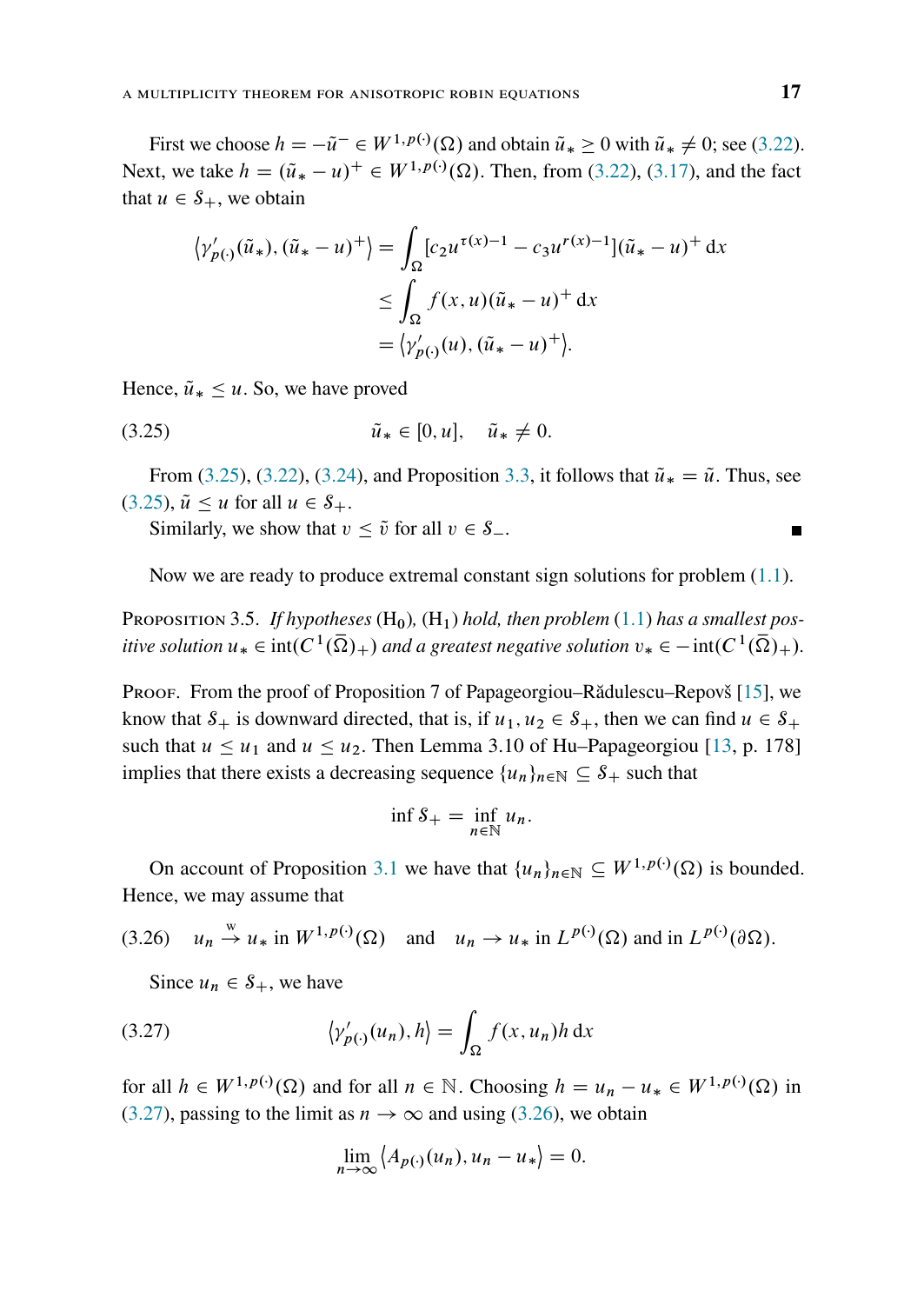Then, from Proposition [2.2,](#page-5-0) we infer that

$$
(3.28) \t\t u_n \to u_* \t \text{in } W^{1,p(\cdot)}(\Omega).
$$

So, passing to the limit as  $n \to \infty$  in [\(3.27\)](#page-16-2) and using [\(3.28\)](#page-17-2), one gets

<span id="page-17-2"></span>
$$
\left\langle \gamma'_{p(\cdot)}(u_*) , h \right\rangle = \int_{\Omega} f(x, u_*) h \, dx \quad \text{for all } h \in W^{1, p(\cdot)}(\Omega).
$$

Furthermore, by Proposition [3.4,](#page-15-3) we conclude that  $\tilde{u}_* \leq u_*$ . It follows that  $u_* \in S_+$ and  $u_* = \inf S_+$ .

Similarly, we show that there exists  $v_* \in S_-$  such that  $v \le v_*$  for all  $v \in S_-$ . We mention that  $S_$  is upward directed, that is, if  $v_1, v_2 \in S_$ , we can find  $v \in S_$  such that  $v_1 \leq v$  and  $v_2 \leq v$ .

# 4. Nodal solution

<span id="page-17-0"></span>In this section, using the extremal constant sign solutions of problem  $(1.1)$  obtained in Proposition [3.5,](#page-16-0) we show the existence of a nodal solution located between them.

<span id="page-17-1"></span>Proposition 4.1. *If hypotheses* (H0)*,* (H1) *hold, then problem* [\(1.1\)](#page-0-0) *admits a nodal solution*

$$
y_0\in [v_*,u_*]\cap C^1(\overline{\Omega}).
$$

Proof. Let  $u_* \in \text{int}(C^1(\overline{\Omega})_+)$  and  $v_* \in -\text{int}(C^1(\overline{\Omega})_+)$  be the two extremal constant sign solutions produced in Proposition [3.5.](#page-16-0) We introduce the Carathéodory function  $l : \Omega \times \mathbb{R} \to \mathbb{R}$  defined by

<span id="page-17-3"></span>(4.1) 
$$
l(x, s) = \begin{cases} f(x, v_*(x)) & \text{if } s < v_*(x), \\ f(x, s) & \text{if } v_*(x) \le s \le u_*(x), \\ f(x, u_*(x)) & \text{if } u_*(x) < s. \end{cases}
$$

We also consider the positive and negative truncations of  $l(x, \cdot)$ , namely the Carathéodory functions  $l_{\pm} : \Omega \times \mathbb{R} \to \mathbb{R}$  defined by

(4.2) 
$$
l_{\pm}(x,s) = l(x, \pm s^{\pm}).
$$

We set  $L(x, s) = \int_0^s l(x, t) dt$  and  $L_{\pm}(x, s) = \int_0^s l_{\pm}(x, t) dt$  and consider the  $C^1$ functional  $\mu, \mu_{\pm}: W^{1,p(\cdot)}(\Omega) \to \mathbb{R}$  defined by

<span id="page-17-4"></span>
$$
\mu(u) = \gamma_{p(\cdot)}(u) - \int_{\Omega} L(x, u) dx \quad \text{for all } u \in W^{1, p(\cdot)}(\Omega),
$$
  

$$
\mu_{\pm}(u) = \gamma_{p(\cdot)}(u) - \int_{\Omega} L_{\pm}(x, u) dx \quad \text{for all } u \in W^{1, p(\cdot)}(\Omega).
$$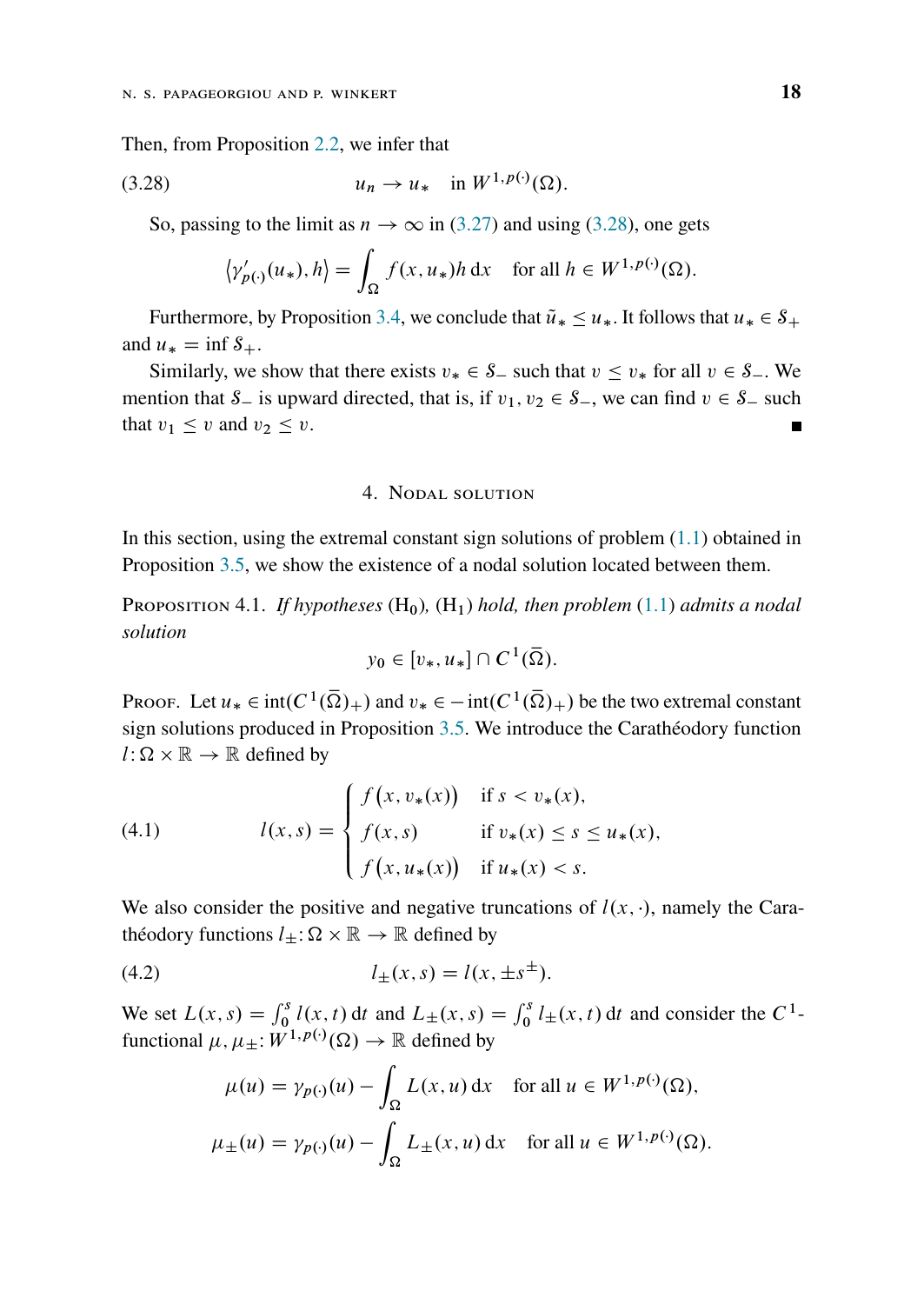Using  $(4.1)$  and  $(4.2)$  we easily show that

$$
K_{\mu} \subseteq [v_*, u_*] \cap C^1(\overline{\Omega}),
$$
  
\n
$$
K_{\mu_+} \subseteq [0, u_*] \cap C^1(\overline{\Omega})_+,
$$
  
\n
$$
K_{\mu_-} \subseteq [v_*, 0] \cap (-C^1(\overline{\Omega})_+).
$$

<span id="page-18-0"></span>The extremality of the solutions  $u_*$  and  $v_*$  implies that

(4.3) 
$$
K_{\mu} \subseteq [v_*, u_*] \cap C^1(\overline{\Omega}), \quad K_{\mu_+} = \{0, u_*\}, \quad K_{\mu_-} = \{v_*, 0\}.
$$

Due to [\(4.1\)](#page-17-3) and [\(4.2\)](#page-17-4) it is clear that  $\mu_+$ :  $W^{1,p(\cdot)}(\Omega) \to \mathbb{R}$  is coercive and it is also sequentially weakly lower semicontinuous. Hence,  $\hat{u}_* \in W^{1,p(\cdot)}(\Omega)$  exists such that

$$
\mu_+(\hat{u}_*) = \min \left[ \mu_+(u) : u \in W^{1,p(\cdot)}(\Omega) \right] < 0 = \mu_+(0);
$$

see the proof of Proposition [3.3.](#page-13-3) Hence,  $\hat{u}_* \neq 0$  and so,  $\hat{u}_* = u_*$ ; see [\(4.3\)](#page-18-0).

It is clear that

<span id="page-18-2"></span>
$$
\mu|_{C^1(\bar{\Omega})_+} = \mu_+|_{C^1(\bar{\Omega})_+}.
$$

Since  $u_* \in \text{int}(C^1(\overline{\Omega})_+)$ , it follows that  $u_*$  is a local  $C^1(\overline{\Omega})$ -minimizer of  $\mu$ . Therefore,

(4.4) 
$$
u_* \text{ is a local } W^{1,p(\cdot)}(\Omega) \text{-minimizer of } \mu;
$$

see Fan [\[8\]](#page-20-8) and Gasiński–Papageorgiou [\[11\]](#page-20-2).

<span id="page-18-1"></span>Similarly, working this time with the functional  $\mu$ , we show that

(4.5) 
$$
v_* \text{ is a local } W^{1,p(\cdot)}(\Omega) \text{-minimizer of } \mu.
$$

We may assume that  $\mu(v_*) \leq \mu(u_*)$ . The reasoning is similar if the opposite inequality holds using  $(4.5)$  instead of  $(4.4)$ . From  $(4.3)$  it is clear that we may assume that  $K_{\mu}$  is finite. Otherwise, taking [\(4.1\)](#page-17-3) and the extremality of the solutions  $u_*$  and  $v_*$ into account, we already have an infinity of smooth nodal solutions and so we are done. Then, from [\(4.4\)](#page-18-2) and Theorem 5.7.6 of Papageorgiou–Rădulescu–Repovš [\[16,](#page-20-9) p. 449], we know that we can find  $\rho \in (0, 1)$  small enough such that

<span id="page-18-3"></span>(4.6) 
$$
\mu(v_*) \le \mu(u_*) < \inf \big[ \mu(u) : \|u - u_*\| = \rho \big] = m_*, \quad \|u_* - v_*\| > \rho.
$$

The coercivity of  $\mu$  implies that  $\mu$  satisfies the C-condition; see Papageorgiou– Rădulescu–Repovš [\[16,](#page-20-9) Proposition 5.1.15 on p. 369]. This fact along with [\(4.6\)](#page-18-3) permit the use of the mountain pass theorem. So, there exists  $y_0 \in W^{1,p(\cdot)}(\Omega)$  such that

<span id="page-18-4"></span>(4.7) 
$$
y_0 \in K_\mu \subseteq [v_*, u_*] \cap C^1(\overline{\Omega}), \quad m_* \le \mu(y_0).
$$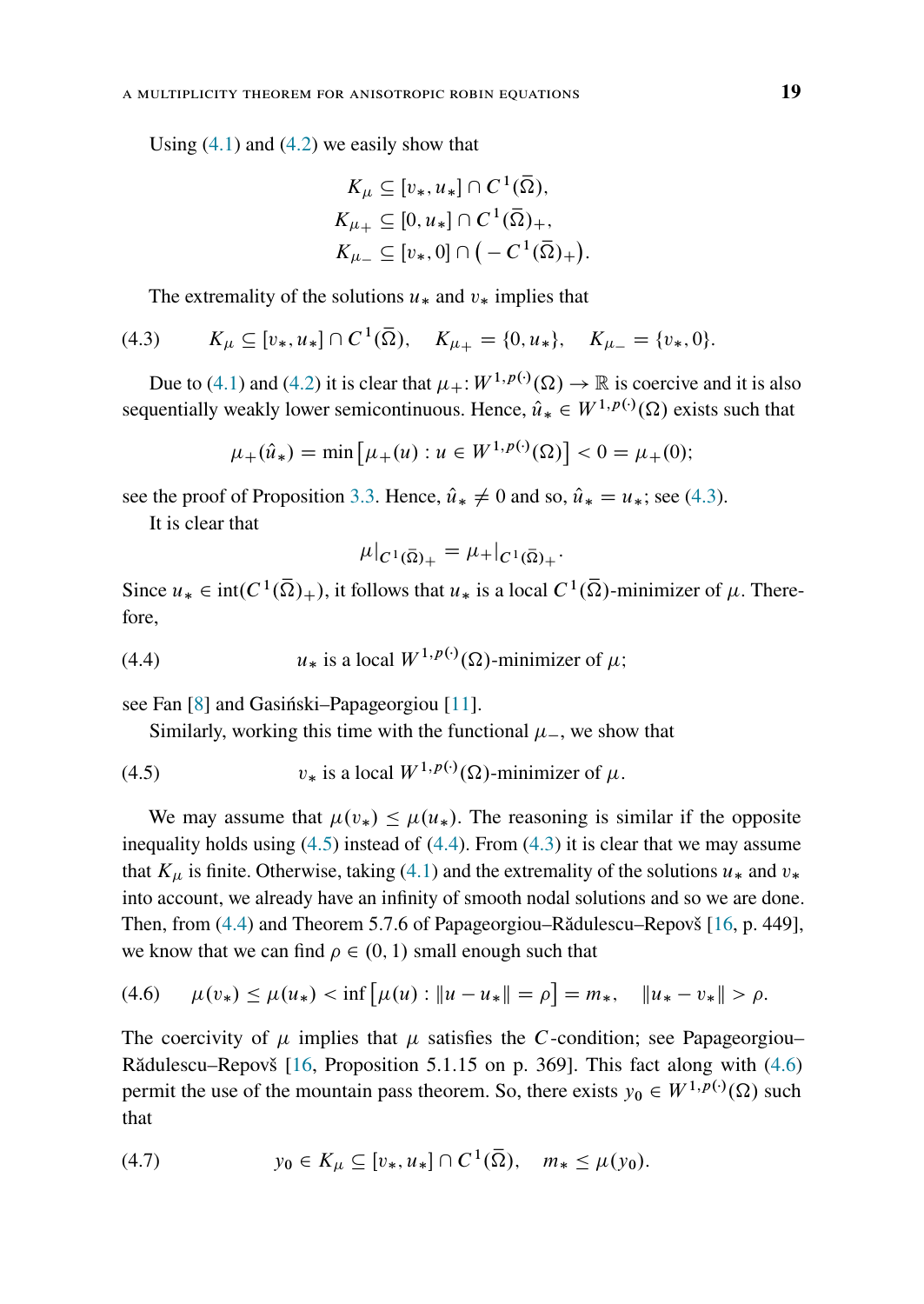From [\(4.6\)](#page-18-3) and [\(4.7\)](#page-18-4) it follows that  $y_0 \notin \{v_*, u_*\}$ . Moreover, from Corollary 6.6.9 of Papageorgiou–Rădulescu–Repovš [\[16,](#page-20-9) p. 533] we have

<span id="page-19-5"></span>(4.8) 
$$
C_1(\mu, y_0) \neq 0.
$$

On the other hand, from hypothesis  $(H_1)(iv)$  and Proposition 3.7 of Papageorgiou– Rădulescu [\[14\]](#page-20-13), we obtain

<span id="page-19-6"></span>(4.9) 
$$
C_k(\mu,0)=0 \text{ for all } k \in \mathbb{N}_0.
$$

Comparing [\(4.8\)](#page-19-5) and [\(4.9\)](#page-19-6), we conclude that  $y_0 \neq 0$ . Since  $y_0 \in [v_*, u_*] \cap C^1(\overline{\Omega})$ with  $y_0 \notin \{0, u_*, v_*\}$ , the extremality of  $u_*$  and  $v_*$  implies that  $y_0$  is a smooth nodal solution of  $(1.1)$ .

Finally, we can state the following multiplicity theorem for problem [\(1.1\)](#page-0-0); see Propositions [3.1,](#page-8-1) [3.2,](#page-10-0) and [4.1.](#page-17-1)

<span id="page-19-4"></span>THEOREM 4.2. If hypotheses  $(H_0)$ ,  $(H_1)$  hold, then problem  $(1.1)$  has at least five *nontrivial smooth solutions*

 $u_0, \hat{u} \in \text{int}\left(C^1(\overline{\Omega})_+\right)$  and  $v_0, \hat{v} \in -\text{int}\left(C^1(\overline{\Omega})_+\right)$  and  $y_0 \in C^1(\overline{\Omega})$  nodal

*with*  $u_0 \neq \hat{u}$ ,  $v_0 \neq \hat{v}$  *and* 

$$
\hat{v}(x) \le v_0(x) \le y_0(x) \le u_0(x) \le \hat{u}(x) \quad \text{for all } x \in \overline{\Omega}
$$

*as well as*

$$
\eta_- < v_0(x) < 0 < u_0(x) < \eta_+ \quad \text{for all } x \in \Omega.
$$

#### **REFERENCES**

- <span id="page-19-2"></span>[1] S.-G. Deng, Eigenvalues of the  $p(x)$ -Laplacian Steklov problem. *J. Math. Anal. Appl.* **339** (2008), no. 2, 925–937. Zbl [1160.49307](https://zbmath.org/?q=an:1160.49307&format=complete) MR [2375248](https://mathscinet.ams.org/mathscinet-getitem?mr=2375248)
- <span id="page-19-0"></span>[2] S.-G. Deng, Positive solutions for Robin problem involving the  $p(x)$ -Laplacian. *J. Math. Anal. Appl.* **360** (2009), no. 2, 548–560. Zbl [1181.35099](https://zbmath.org/?q=an:1181.35099&format=complete) MR [2561253](https://mathscinet.ams.org/mathscinet-getitem?mr=2561253)
- <span id="page-19-1"></span>[3] S.-G. Deng – Q. Wang, Nonexistence, existence and multiplicity of positive solutions to the  $p(x)$ -Laplacian nonlinear Neumann boundary value problem. *Nonlinear Anal.* **73** (2010), no. 7, 2170–2183. Zbl [1196.35105](https://zbmath.org/?q=an:1196.35105&format=complete) MR [2674193](https://mathscinet.ams.org/mathscinet-getitem?mr=2674193)
- <span id="page-19-3"></span>[4] S.-G. Deng – Q. WANG – S. CHENG, On the  $p(x)$ -Laplacian Robin eigenvalue problem. *Appl. Math. Comput.* **217** (2011), no. 12, 5643–5649. Zbl [1210.35170](https://zbmath.org/?q=an:1210.35170&format=complete) MR [2770184](https://mathscinet.ams.org/mathscinet-getitem?mr=2770184)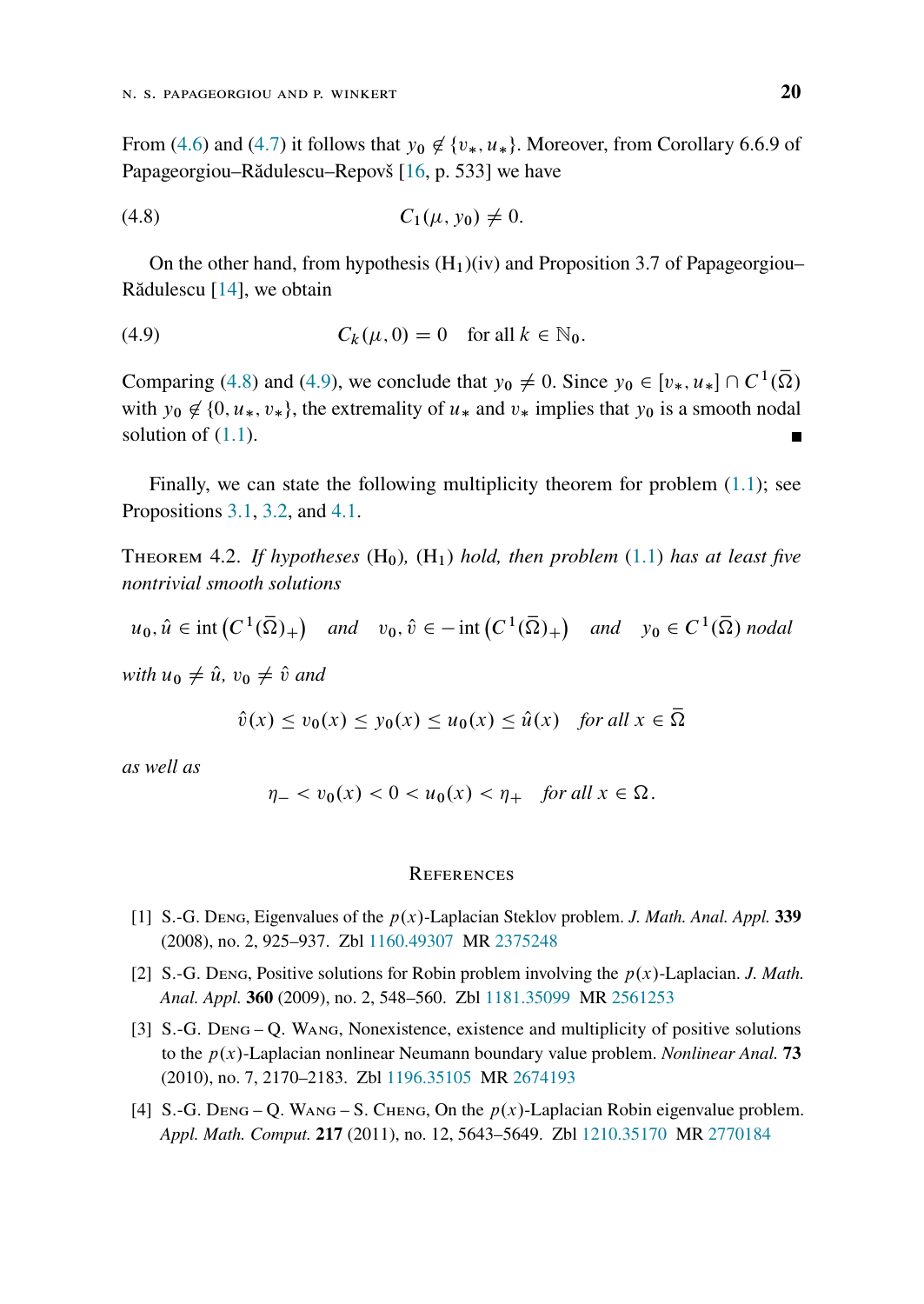- <span id="page-20-10"></span>[5] J. I. Díaz – J. E. Saá, Existence et unicité de solutions positives pour certaines équations elliptiques quasilinéaires. *C. R. Acad. Sci. Paris Sér. I Math.* **305** (1987), no. 12, 521–524. Zbl [0656.35039](https://zbmath.org/?q=an:0656.35039&format=complete) MR [916325](https://mathscinet.ams.org/mathscinet-getitem?mr=916325)
- <span id="page-20-0"></span>[6] L. Diening – P. Harjulehto – P. Hästö – M. Růžička, *Lebesgue and Sobolev Spaces with Variable Exponents*. Lecture Notes in Math. 2017, Springer, Heidelberg, 2011. Zbl [1222.46002](https://zbmath.org/?q=an:1222.46002&format=complete) MR [2790542](https://mathscinet.ams.org/mathscinet-getitem?mr=2790542)
- <span id="page-20-5"></span>[7] X. FAN, Global  $C^{1,\alpha}$  regularity for variable exponent elliptic equations in divergence form. *J. Differential Equations* **235** (2007), no. 2, 397–417. Zbl [1143.35040](https://zbmath.org/?q=an:1143.35040&format=complete) MR [2317489](https://mathscinet.ams.org/mathscinet-getitem?mr=2317489)
- <span id="page-20-8"></span>[8] X. Fan, On the sub-supersolution method for  $p(x)$ -Laplacian equations. *J. Math. Anal. Appl.* **330** (2007), no. 1, 665–682. Zbl [1206.35103](https://zbmath.org/?q=an:1206.35103&format=complete) MR [2302951](https://mathscinet.ams.org/mathscinet-getitem?mr=2302951)
- <span id="page-20-4"></span>[9] X. Fan, Boundary trace embedding theorems for variable exponent Sobolev spaces. *J. Math. Anal. Appl.* **339** (2008), no. 2, 1395–1412. Zbl [1136.46025](https://zbmath.org/?q=an:1136.46025&format=complete) MR [2377096](https://mathscinet.ams.org/mathscinet-getitem?mr=2377096)
- <span id="page-20-1"></span>[10] X. Fan – S.-G. Deng, Multiplicity of positive solutions for a class of inhomogeneous Neumann problems involving the  $p(x)$ -Laplacian. *NoDEA Nonlinear Differential Equations Appl.* **16** (2009), no. 2, 255–271. Zbl [1173.35491](https://zbmath.org/?q=an:1173.35491&format=complete) MR [2497332](https://mathscinet.ams.org/mathscinet-getitem?mr=2497332)
- <span id="page-20-2"></span>[11] L. Gasiński – N. S. Papageorgiou, Anisotropic nonlinear Neumann problems. *Calc. Var. Partial Differential Equations* **42** (2011), no. 3–4, 323–354. Zbl [1271.35011](https://zbmath.org/?q=an:1271.35011&format=complete) MR [2846259](https://mathscinet.ams.org/mathscinet-getitem?mr=2846259)
- <span id="page-20-7"></span>[12] K. Ho – Y.-H. Kim – P. Winkert – C. Zhang, The boundedness and Hölder continuity of weak solutions to elliptic equations involving variable exponents and critical growth. *J. Differential Equations* **313** (2022), 503–532.
- <span id="page-20-12"></span>[13] S. Hu – N. S. Papageorgiou, *Handbook of Multivalued Analysis. Vol. I. Theory*. Math. Appl. 419, Kluwer Academic Publishers, Dordrecht, 1997. Zbl [0887.47001](https://zbmath.org/?q=an:0887.47001&format=complete) MR [1485775](https://mathscinet.ams.org/mathscinet-getitem?mr=1485775)
- <span id="page-20-13"></span>[14] N. S. PAPAGEORGIOU – V. D. RĂDULESCU, Coercive and noncoercive nonlinear Neumann problems with indefinite potential. *Forum Math.* **28** (2016), no. 3, 545–571. Zbl [1338.35139](https://zbmath.org/?q=an:1338.35139&format=complete) MR [3510830](https://mathscinet.ams.org/mathscinet-getitem?mr=3510830)
- <span id="page-20-11"></span>[15] N. S. Papageorgiou – V. D. Rădulescu – D. D. Repovs, Positive solutions for perturbations of the Robin eigenvalue problem plus an indefinite potential. *Discrete Contin. Dyn. Syst.* **37** (2017), no. 5, 2589–2618. Zbl [1365.35017](https://zbmath.org/?q=an:1365.35017&format=complete) MR [3619074](https://mathscinet.ams.org/mathscinet-getitem?mr=3619074)
- <span id="page-20-9"></span>[16] N. S. Papageorgiou – V. D. Rădulescu – D. D. Repovš, *Nonlinear Analysis—Theory and Methods*. Springer Monogr. Math., Springer, Cham, 2019. Zbl [1414.46003](https://zbmath.org/?q=an:1414.46003&format=complete) MR [3890060](https://mathscinet.ams.org/mathscinet-getitem?mr=3890060)
- <span id="page-20-6"></span> $[17]$  N. S. Papageorgiou – V. D. Rădulescu – D. D. Repovs, Anisotropic equations with indefinite potential and competing nonlinearities. *Nonlinear Anal.* **201** (2020), article ID 111861. Zbl [1448.35129](https://zbmath.org/?q=an:1448.35129&format=complete) MR [4149283](https://mathscinet.ams.org/mathscinet-getitem?mr=4149283)
- <span id="page-20-3"></span>[18] N. S. Papageorgiou – V. D. Rădulescu – X. Tang, Anisotropic Robin problems with logistic reaction. *Z. Angew. Math. Phys.* **72** (2021), no. 3, Paper No. 94. Zbl [1466.35228](https://zbmath.org/?q=an:1466.35228&format=complete) MR [4252272](https://mathscinet.ams.org/mathscinet-getitem?mr=4252272)